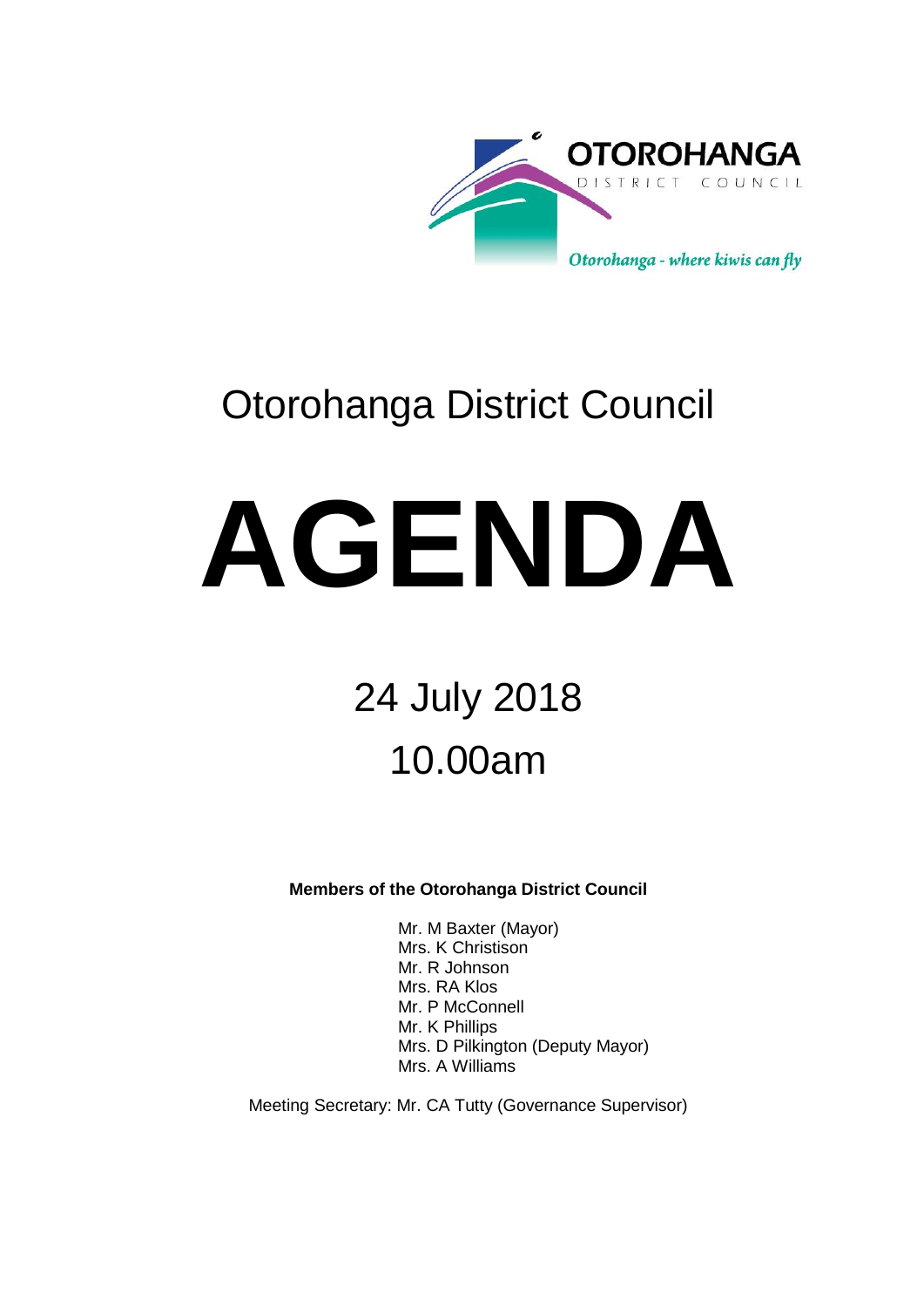#### **OTOROHANGA DISTRICT COUNCIL**

24 July 2018

Notice is hereby given that an Ordinary meeting of the Otorohanga District Council will be held in the Council Chambers, 17 Maniapoto Street, Otorohanga on Tuesday 24 July 2018 commencing at 10am.

17 July 2018

**DC Clibbery CHIEF EXECUTIVE**

## **AGENDA**

**ORDER OF BUSINESS:**

| <b>ITEM</b>            | <b>PRECIS</b>                                                                               | <b>PAGE</b>    |
|------------------------|---------------------------------------------------------------------------------------------|----------------|
| <b>PRESENT</b>         |                                                                                             | 1              |
| <b>IN ATTENDANCE</b>   |                                                                                             | 1              |
| <b>APOLOGIES</b>       |                                                                                             | 1              |
| <b>OPENING PRAYER</b>  |                                                                                             | 1              |
|                        | <b>PUBLIC FORUM (UP TO 30 MINUTES)</b>                                                      | 1              |
|                        | <b>ITEMS TO BE CONSIDERED IN GENERAL BUSINESS</b>                                           | 1              |
|                        | <b>CONFIRMATION OF MINUTES - OTOROHANGA DISTRICT COUNCIL - 26 JUNE 2018</b>                 | 1              |
|                        | RECEIPT OF MINUTES - OTOROHANGA COMMUNITY BOARD - 12 JULY 2018                              | 1              |
| <b>MATTERS ARISING</b> |                                                                                             | 1              |
|                        | <b>DECLARATION OF CONFLICTS OF INTEREST</b>                                                 | 1              |
| <b>REPORTS</b>         |                                                                                             |                |
| <b>ITEM 272</b>        | ADOPTION OF WASTE MANAGEMENT AND MINIMISATION PLAN                                          | 1              |
| <b>ITEM 273</b>        | <b>APPLICATION FOR TEMPORARY ROAD CLOSURE – CLUB TARGA</b><br><b>SILVER FERN RALLY 2018</b> | 5              |
| <b>ITEM 274</b>        | ANIMAL CONTROL OFFICERS REPORT FOR APRIL TO JUNE 2018                                       | $\overline{7}$ |
| <b>ITEM 275</b>        | PLANNING REPORT FOR APRIL TO JUNE 2018                                                      | 8              |
| <b>ITEM 276</b>        | <b>BUILDING CONTROL REPORT FOR APRIL TO JUNE 2018</b>                                       | 10             |
| <b>ITEM 277</b>        | APPOINTMENT OF ADDITIONAL COMMITTEE MEMBER TO DISTRICT<br><b>LICENSING COMMITTEE</b>        | 13             |
| <b>ITEM 278</b>        | LEASE OF LAND FOR COMMUNITY MEDICAL HUB                                                     | 15             |
| <b>ITEM 279</b>        | <b>MATTERS REFERRED - 26 JUNE 2018</b>                                                      | 19             |
| <b>GENERAL</b>         |                                                                                             | 19             |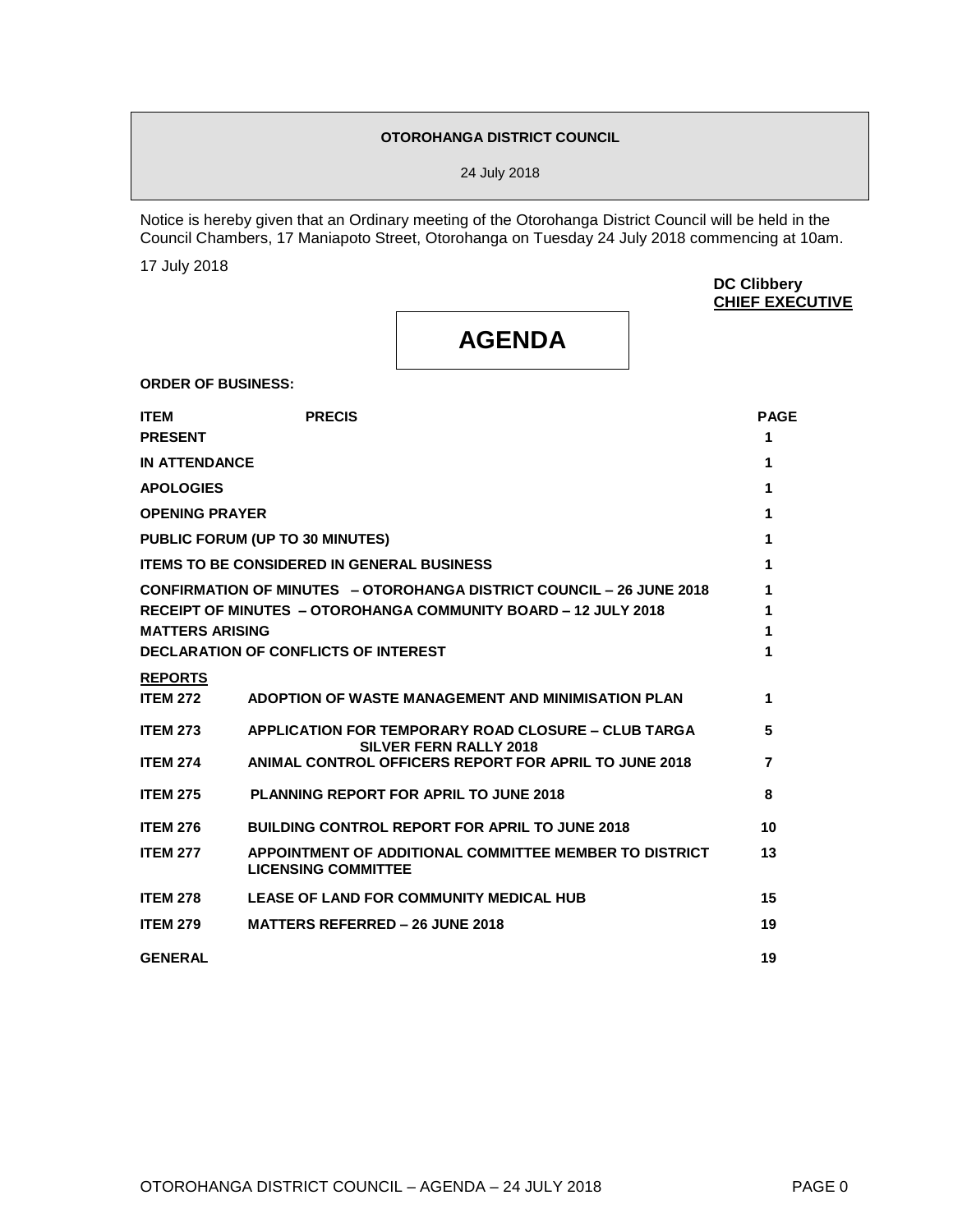| <b>REPORTS</b>  |                                                    |
|-----------------|----------------------------------------------------|
| <b>ITEM 272</b> | ADOPTION OF WASTE MANAGEMENT AND MINIMISATION PLAN |
| To:             | <b>Mayor and Councillors</b>                       |
|                 | <b>Otorohanga District Council</b>                 |
| From:           | <b>Chief Executive</b>                             |
| Date:           | 24 July 2018                                       |

#### **Relevant Community Outcomes**

- Ensure services and facilities meet the needs of the Community
- The Otorohanga District is a safe place to live
- Manage the natural and physical environment in a sustainable manner

#### **Executive Summary**

Council's adoption of the 2018-2024 Waste Management and Minimisation Plan is proposed.

#### **Staff Recommendation**

It is recommended that:

Council adopts the 2018-2024 Waste Management and Minimisation Plan in accordance with the previously prepared draft, subject to any minor amendments agreed by Council.

#### **Report Discussion**

A report to Council's meeting of 29 May 2018 presented a draft Waste Management and Minimisation Plan for the 2018-2024 period, inviting public submissions on the plan, with a closing date of 30 June 2018.

One submission was received by that date from Para Kore Marae Incorporated, a copy of which is attached, which was generally supportive of the proposed plan.

On this basis it is proposed that the plan is adopted, subject to any minor amendments that Council may wish to make in response to the submission.

**Dave Clibbery CHIEF EXECUTIVE**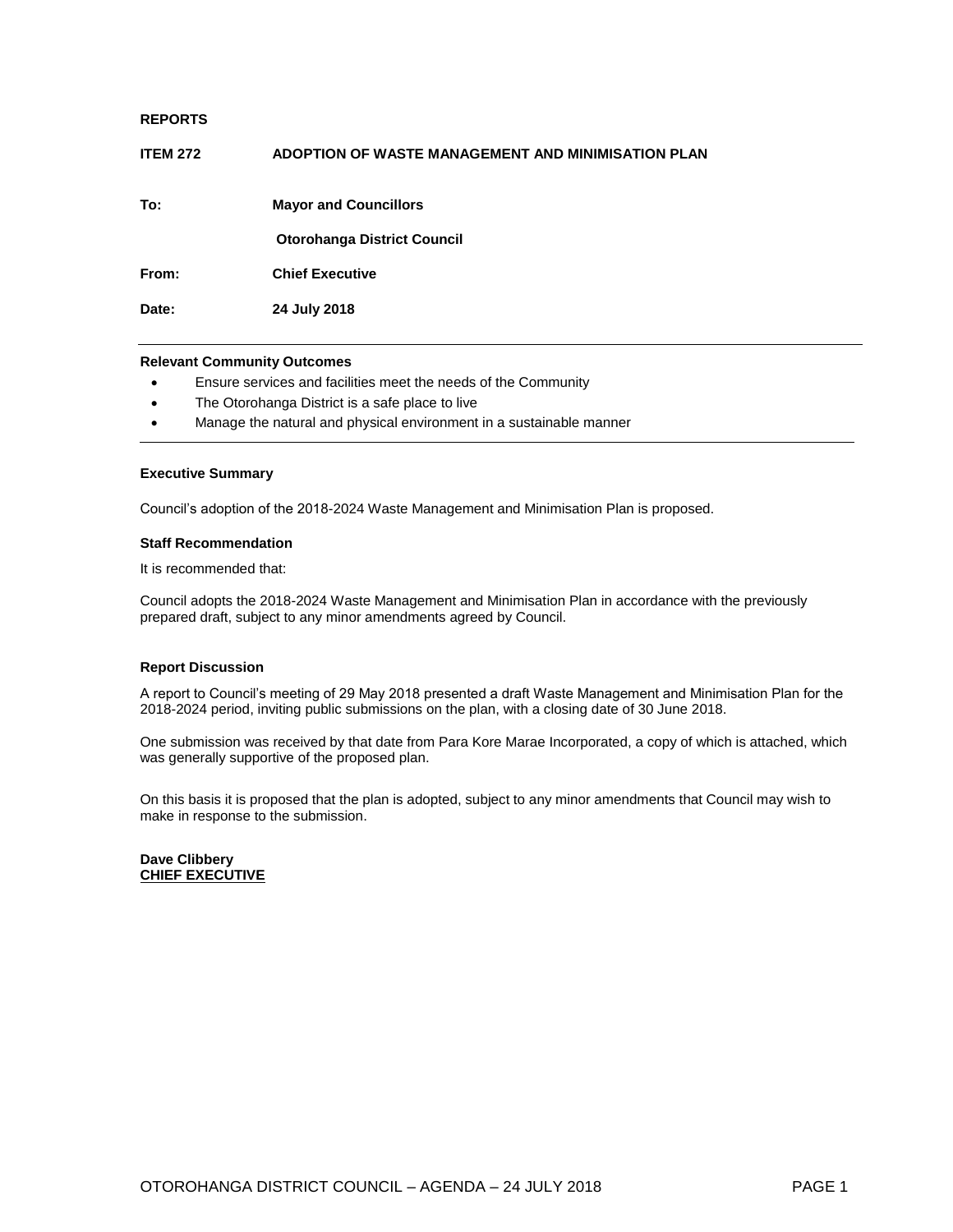

#### Waste Management and Minimisation Plan for Otorohanga District Council 2018 Submission

#### Submission by:

Jacqui Forbes - Kaihautū Matua (General Manager) for Para Kore Marae Incorporated YES - PARA KORE WOULD LIKE TO SPEAK TO THEIR SUBMISSION

Riro Taonga Mai, Hoki Taonga Atu: We receive valuable resourdes from Papat nuku, we return valuable resources to her. Tênei te mihi nui ki a koutou katoa, koutou ngã mema o te Kaunihera o Whakaoriori, koutou ngã kaimahi - nei rã te mihi, nei rã te tangi!

#### Background

We are making this submission on behalf of Para Kore Marae Incorporated. Para Kore provides a waste minimisation education programme based on a Mãori worldview that has been designed specifically for marae and Maori organisations but is available to all those that request our services. In 2009, we started with a pilot project of three marae. We are now supporting over 300 marae, kura, kohanga reo and community groups across Aotearoa to reduce waste through refuse, reduce, reuse, recycling and composting.

Para Kore has been established in Maniapoto since 2013. There are currently 20 marae, events and schools working towards Zero Waste in Maniapoto. Cheri van Shravendijk-Goodman has been working for Para Kore since 2017 and prior to this Pine Campbell was the Kaiarahi (waste advisor).

Purekireki Marae, Hiiona Marae, Maketu Marae, Okapu Marae, Waipapa Marae and Te Iti a Rata Köhanga Reo in the Otorohanga District Council area are all working towards Zero Waste as part of the Para Kore movement.

We work closely with the Maniapoto Maori Trust Board and have applied to the Waste Minimisation Fund, administered by the Ministry for the Environment to expand Para Kore in Maniapoto which includes the Otorohanga District.

As proposed in the 2018-2024 WMMP, we strongly encourage collaboration with Mana Whenua, and implementation of economic opportunities for the region which could include the development of new resource recovery facilities.

#### **Resource Recovery Centres**

Resource recovery centres, such as the one provided by Xtreme Zero Waste in Raglan, should be considered as these can provide jobs through waste diversion. Xtreme Zero Waste is an integral part of the community, generating numerous jobs and injecting more than 1.2 million dollars a year into the local economy. In Raglan, more people come to the recovery centre to purchase things at the store than people coming to drop things off. Their tremendous work is documented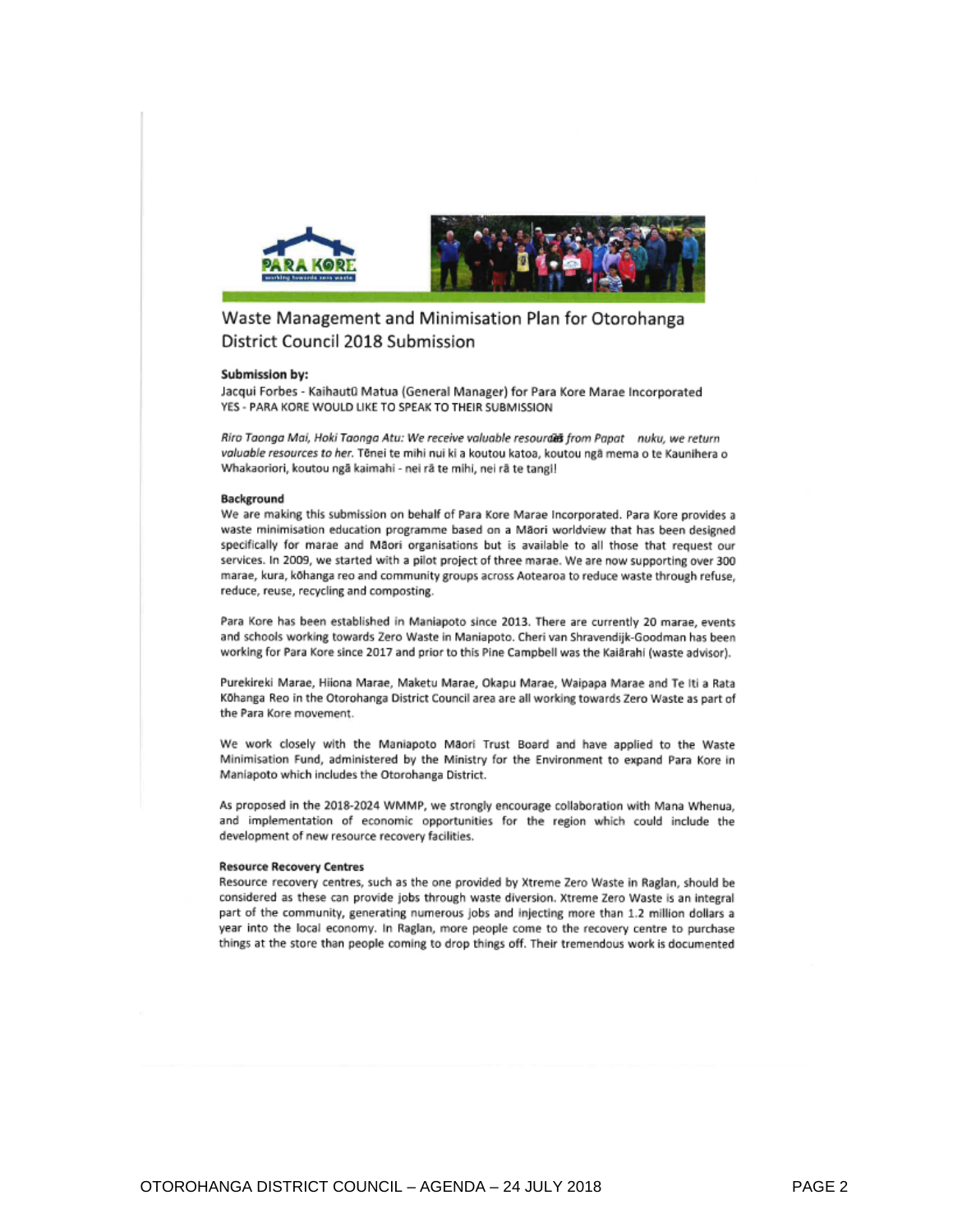on their website: http://xtremezerowaste.org.nz/ Auckland Council is in the process of setting up more than 20 community resource recovery centres. We highly recommend the establishment or development of transfer stations into resource recovery centres in Otorohanga and Kawhia.

#### Organic Waste (including food) Composting Infrastructure

Food waste in landfills produces methane, a particularly potent and nasty greenhouse gas which contributes to climate change. We urge the Council to address the issue of setting up a composting facility for food waste, dirty paper hand towels, compostable event packaging, and green waste. The proposed WMMP 2018-2024 explains that centralised service for food waste collection is suspected not to be viable for council. This could be further investigated to determine if this is true and also to identify alternative systems to address food waste, such as home composting.

A composting facility could be small scale, low technology and enable the diversion of organic waste (including food) from landfill, and the creation of nutrient rich compost for your district. It would save the council a lot of money on transport, disposal and incoming methane emission taxes to have organic waste separated out and composted instead. For example, low maintenance industrial worm farms and composters made available in smaller communities could be an alternative to home pick up (such as the OSCA system http://www.onsitecomposting.com.au/ which has been put in place at the University of Waikato).

Not planning for the infrastructure required to compost organic waste means valuable resource is going to landfill and contributing to dangerous climate change and increased natural disasters for us now and for our children and grandchildren.

#### Education and Support for the Para Kore kaupapa

The WMMP 2018-2024 explains that very little waste education effort has been delivered and even a modest increase in this would be useful to the District. We appreciate that you have considered and are supporting Para Kore to deliver waste education in your district. If the Waste Minimisation Fund application is successful the programme will be available not only to marae but also schools, early childhood centres and workplaces. We look forward to working with the Council in coming years on eliminating waste.

#### Soft plastic recycling

If there is no soft plastic recycling services in your region we recommend that this be addressed. We do however understand that this requires the cooperation of the Packaging Forum and other providers. Soft plastics make up a huge and unnecessary part of landfill waste.

#### Reducing waste to landfill - moving up the waste hierarchy and demanding central government play their part through mandatory product stewardship of some priority products

In the previous WMMP you acknowledge the need to reduce the amount of waste going to landfill that could be recycled as well as reducing overall waste to landfill. Currently, waste produced in the Otorohanga district goes to Te Kuiti landfill and private landfills on farms and some residences.

The Para Kore programme aims to normalise zero waste behaviours such as reduce and reuse. Para Kore recognises and provides messaging that recycling is not a solution, and we promote moving up the waste hierarchy to refuse, reduce and reuse. China's ban on recycling is creating stockpiles of recycling throughout NZ. Recycling is a last line of defence but a starting point for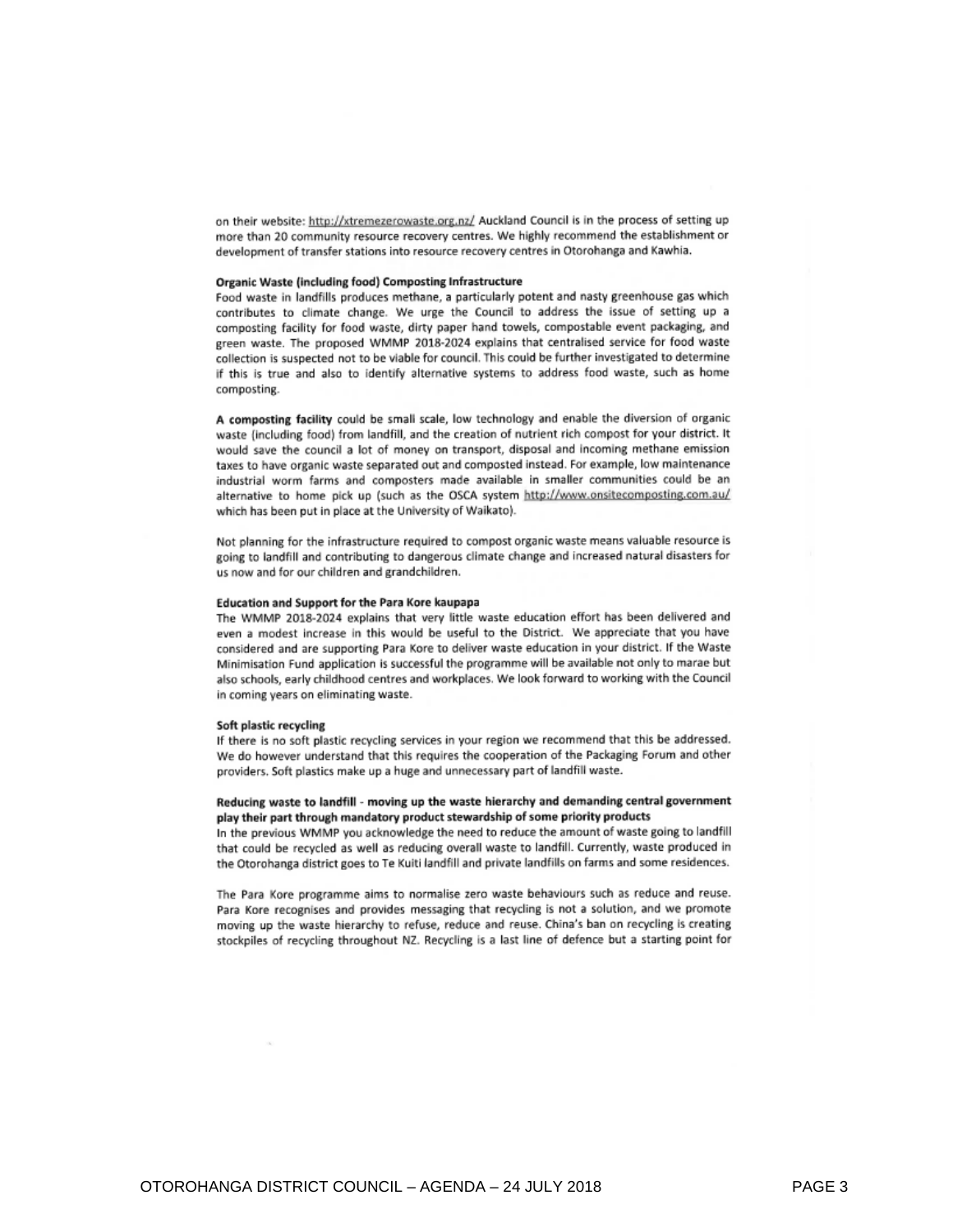many people as they learn to manage waste responsibly. We encourage council to advocate for product stewardship (under section 2 of the WMA2008) to help reduce hazardous waste streams such as hazardous waste (farming chemicals), tyres and beverage containers (not so hazardous but problematic).

#### **Recommendations:**

Whilst we agree that central government has a strong role to play in waste minimisation we must all play whatever part is available to us in the quest to move towards a more circular economy with circular systems in terms of the flow of resources.

- 1. We recommend that your plan acknowledges tangata whenua and the relationship Mãori have with the local waterways and landforms.
- 2. We strongly encourage the Council to plan for and provide local composting infrastructure. We suggest a visit to Raglan's horizontal composting unit as a first step. Other smaller composters could also be an alternative.
- 3. We encourage the development of a resource recovery centres in both Kawhia and Otorohanga. We recommend a visit to Xtreme Zero Waste in Raglan.
- 4. We encourage council to lobby for product stewardship and increased waste levy.
- 5. We encourage council to provide free hazardous waste collections/drop offs or services in their district.

Ka nui ngã mihi

faqui Forker

Jacqui Forbes | Kaihautü Matua Para Kore Marae Incorporated

M 0210431127 jacqui@parakore.maori.nz

parakore.maori.nz

facebook.com/parakore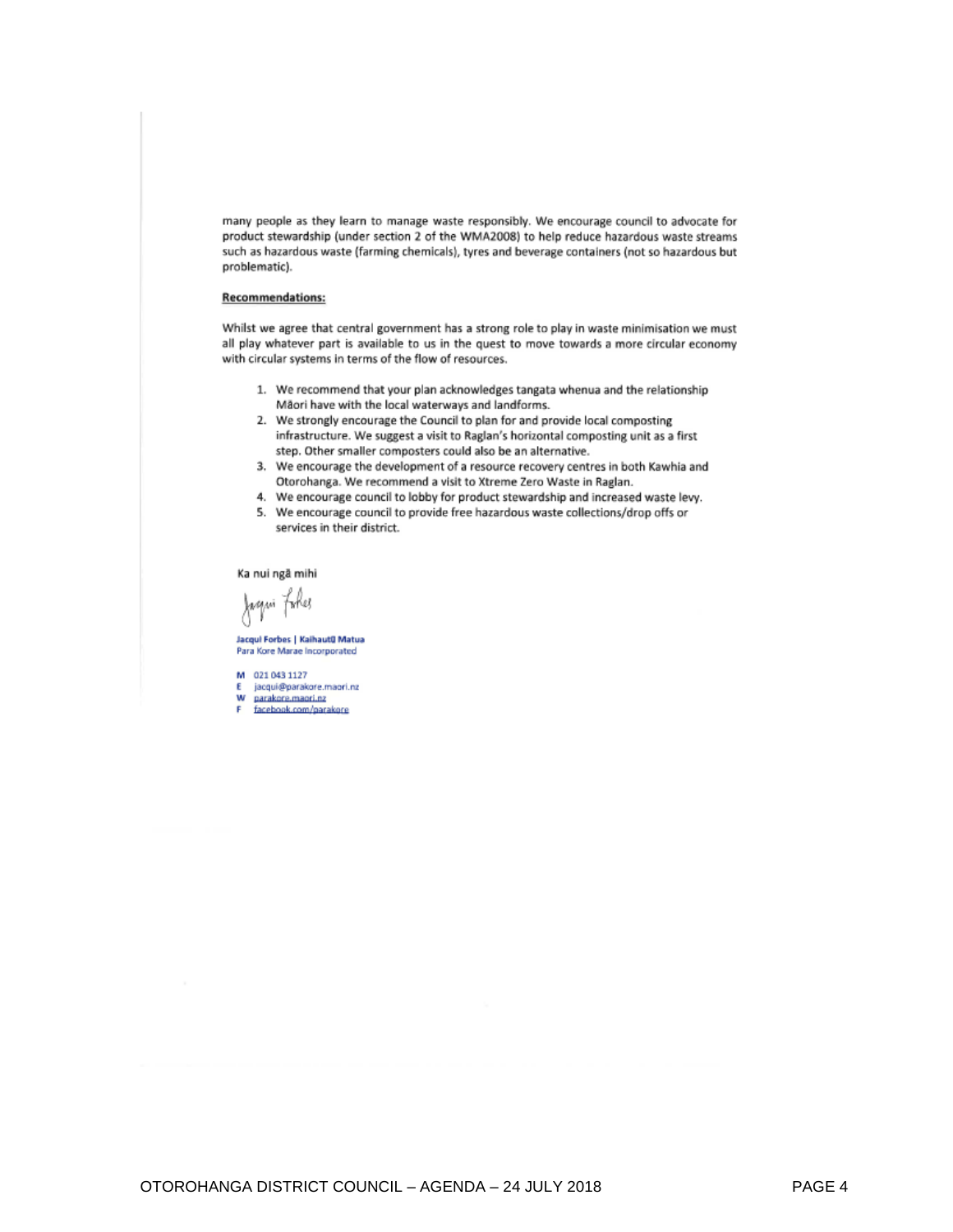#### **ITEM 273 APPLICATION FOR TEMPORARY ROAD CLOSURE – CLUB TARGA SILVER FERN RALLY 2018 To: His Worship the Mayor and Councillors Otorohanga District Council From: Senior Engineering Assistant Date: 7 July 2018**

#### **Relevant Community Outcomes**

Promote the local economy and opportunities for sustainable economic development

\_\_\_\_\_\_\_\_\_\_\_\_\_\_\_\_\_\_\_\_\_\_\_\_\_\_\_\_\_\_\_\_\_\_\_\_\_\_\_\_\_\_\_\_\_\_\_\_\_\_\_\_\_\_\_\_\_\_\_\_\_\_\_\_\_\_\_\_\_\_\_\_\_\_\_\_\_\_

\_\_\_\_\_\_\_\_\_\_\_\_\_\_\_\_\_\_\_\_\_\_\_\_\_\_\_\_\_\_\_\_\_\_\_\_\_\_\_\_\_\_\_\_\_\_\_\_\_\_\_\_\_\_\_\_\_\_\_\_\_\_\_\_\_\_\_\_\_\_\_\_\_\_\_\_\_\_

- Foster an involved and engaged Community
- Recognise the importance of the Districts rural character

#### **Executive Summary**

An application has been received from the Club Targa Inc. for the following road closure within the Otorohanga District, to enable the Club Targa Inc.to hold the Silver Fern Rally 2018.

#### **Staff Recommendation**

It is recommended that:

| Silver Fern Rally 2018<br>Purpose: |                                                      |  |
|------------------------------------|------------------------------------------------------|--|
| Date:                              | Saturday 24 November 2018<br>Sunday 25 November 2018 |  |

Details of Closure:

With the following conditions imposed:

- 1. Emergency services have complete right of passage at all times.
- 2. Club Targa Inc. is to pay a refundable bond of \$4000 for each gravel road they intend to use, within the Otorohanga District Council network.
- 3. Club Targa Inc. is to pay an application fee of \$400 towards the administration of the road closure to Otorohanga District Council.
- 4. Club Targa Inc. is to pay for all advertising costs to the appropriate newspapers. Public notice advertisements are to be published in the Waitomo News.
- 5. Club Targa Inc.is responsible for obtaining public liability insurance (and paying the cost thereof) to a minimum value of \$2,000,000. This is required to indemnify Council against any damage to the property or persons as a result of rally activities during the road closure period.
- 6. Club Targa Inc. is to comply with the objection provisions contained in the Transport (Vehicular Traffic Road Closure) Regulations 1965.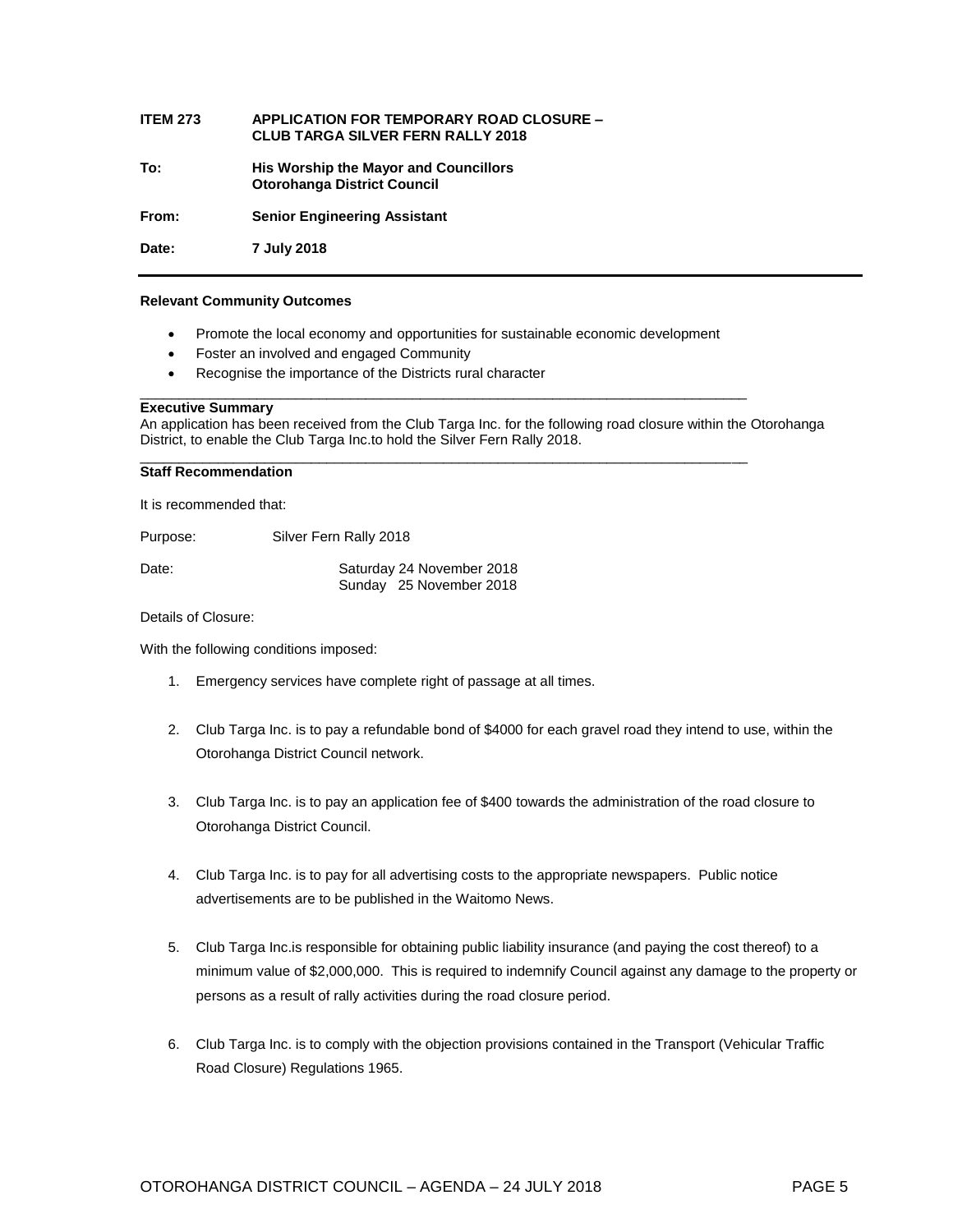- 7. Club Targa Inc. is to liaise, and provide evidence of liaison with all operators and businesses that may be affected by the road closures.
- 8. Club Targa Inc. is to consult with all residents of all properties on the roads intending to be closed and also the residents on roads connecting with roads intending to be closed, including any, no exit roads. Two mail drops to residents are to be carried out. All initial mail drops to residents are to be approved by Council staff before distribution commences. The subsequent mail drop is to be completed no later than ten full days before the proposed closures.
- 9. Club Targa Inc. is solely responsible for signposting and policing of the roads to be closed, to ensure that only vehicles connected with the event have access to the road closure areas. This includes arranging the delivery, erection and staffing of all road closure barriers and the removal thereof after closures. All gates and entranceways are to be taped and to ensure its removal immediately thereafter.
- 10. Signs advising of the road closures are to be erected at the start and end of the closed portions of the roads and on each intersecting road two weeks prior to the road closure. All signs are to be removed immediately after the closure. A Club Targa Inc. representative is to meet with Council Engineering staff regarding the required signs format, size, location and quantity of signs for approval before they are manufactured and erected.

#### **Report Discussion**

Club Targa Inc. have applied for this road closure pursuant to the Tenth Schedule of the Local Government Act 1974.

They are prepared to comply with the objection provisions contained in the Transport (Vehicular Traffic Road Closure) Regulations 1965. Club Targa Inc. are in the process of obtaining consents from residents of the affected areas, indicating agreement for the road closures. They have also conducted an initial letter drop and will carry out a reminder mail drop no later than ten full days before the proposed closure.

Marion Fleming **SENIOR ENGINEERING ASSISTANT**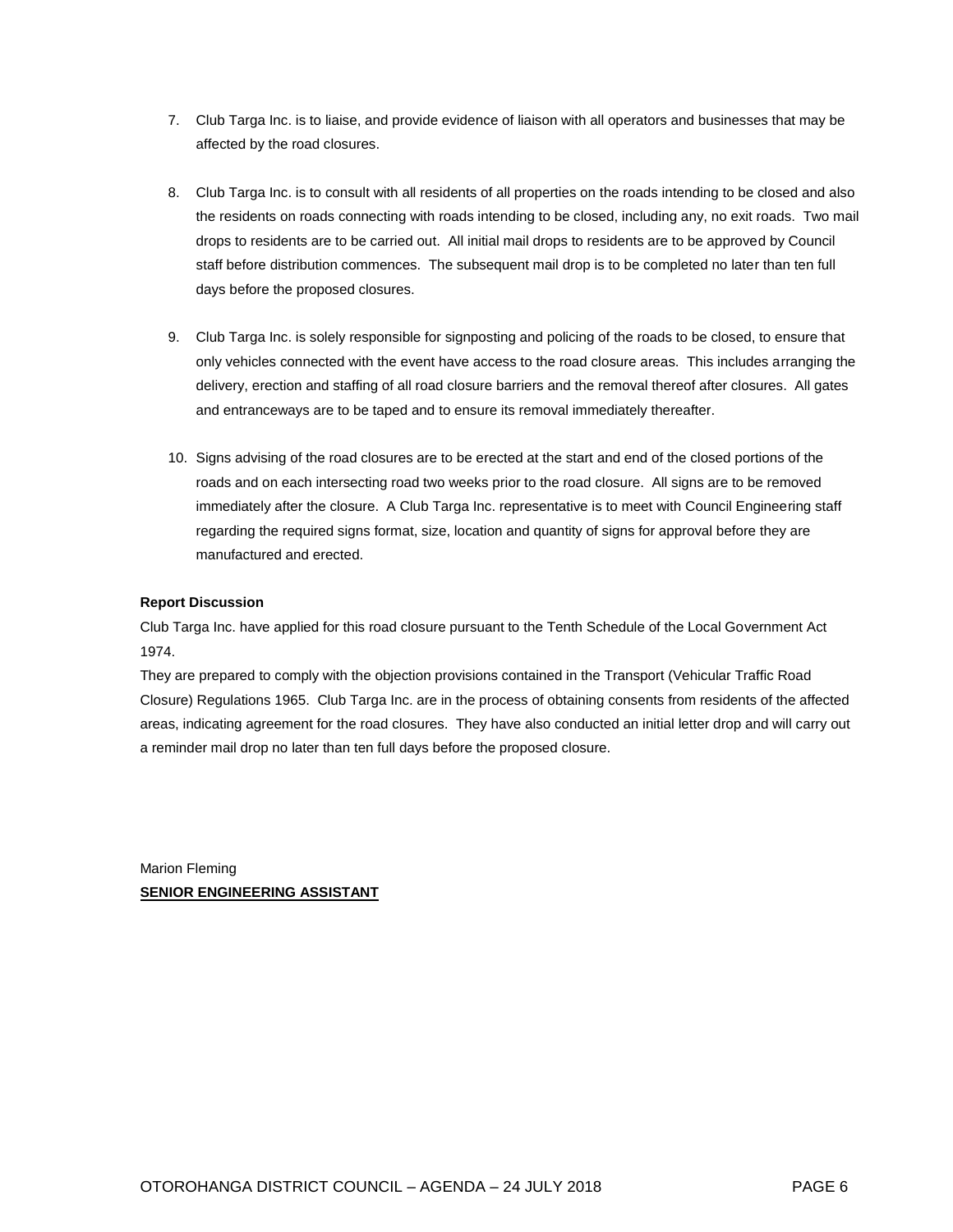| <b>ITEM 274</b> | ANIMAL CONTROL OFFICERS REPORT FOR APRIL TO JUNE 2018                     |
|-----------------|---------------------------------------------------------------------------|
| To:             | His Worship the Mayor & Councillors<br><b>Otorohanga District Council</b> |
| From:           | <b>Environmental Services Manager</b>                                     |
| Date:           | 24 July 2018                                                              |

#### **Relevant Community Outcomes**

- The Otorohanga District is a safe place to live
- Ensure services and facilities meet the needs of the Community
- Recognise the importance of the Districts rural character

#### **Executive Summary**

A report from the Environmental Services Manager on Dog and Animal Control activities in the District for the period April to June 2018.

#### **Staff Recommendation**

It is recommended that:

The Environmental Services Manager's report on Dog and Animal Control for April to June 2018 be received.

#### **Report Discussion**

|     |                                                        | April | May | June |
|-----|--------------------------------------------------------|-------|-----|------|
| 1.  | No. of Registration Notices issued                     |       | 5   | 14   |
| 2.  | No. of Property visits for Registration Checks - Rural | 12    | 10  | 12   |
| 3.  | No. of Property visits for Registration Checks - Urban | 17    | 17  | 15   |
| 4.  | No. of Property visits for SOS                         |       |     | 9    |
| 5.  | No. of Property visits for Two Dog Permit              |       |     |      |
| 6.  | No. of Complaints - Dogs Actioned                      | 21    | 28  | 21   |
| 7.  | No. of Complaints - Stock Actioned                     |       | 2   | 5    |
| 8.  | No. of Street Patrols Night - Otorohanga               |       |     |      |
| 9.  | No. of Street Patrols Day - Otorohanga/Kawhia          | 28    | 31  | 29   |
| 10. | No. of Enquiries - Registration/Dog Control/General    | 21    | 28  | 21   |
| 11. | No. of Dogs Impounded                                  | 12    | 8   | 6    |
| 12. | No. of Stock Impounded                                 |       |     |      |
| 13. | No. of Written Warnings - Dog Infringement Notices     |       | 15  | 12   |
| 14. | No. of Infringement Notices Issued                     |       |     |      |
| 15. | No. of Verbal Warnings - Dog Control                   |       |     | 5    |

#### **Registration Update**

The annual renewal of dog registrations is proceeding well. Registration payments are due by 1 August with a late payment penalty of 50% payable after that date. There have been a series of advertisement run in the local newspaper and on our website encouraging dog owners to complete registrations before penalties are applied. At the time of writing this report 1460 dogs had been registered. Based on last year's total approximately 1000 dogs are still to be registered.

#### **AR Loe ENVIRONMENTAL SERVICES MANAGER**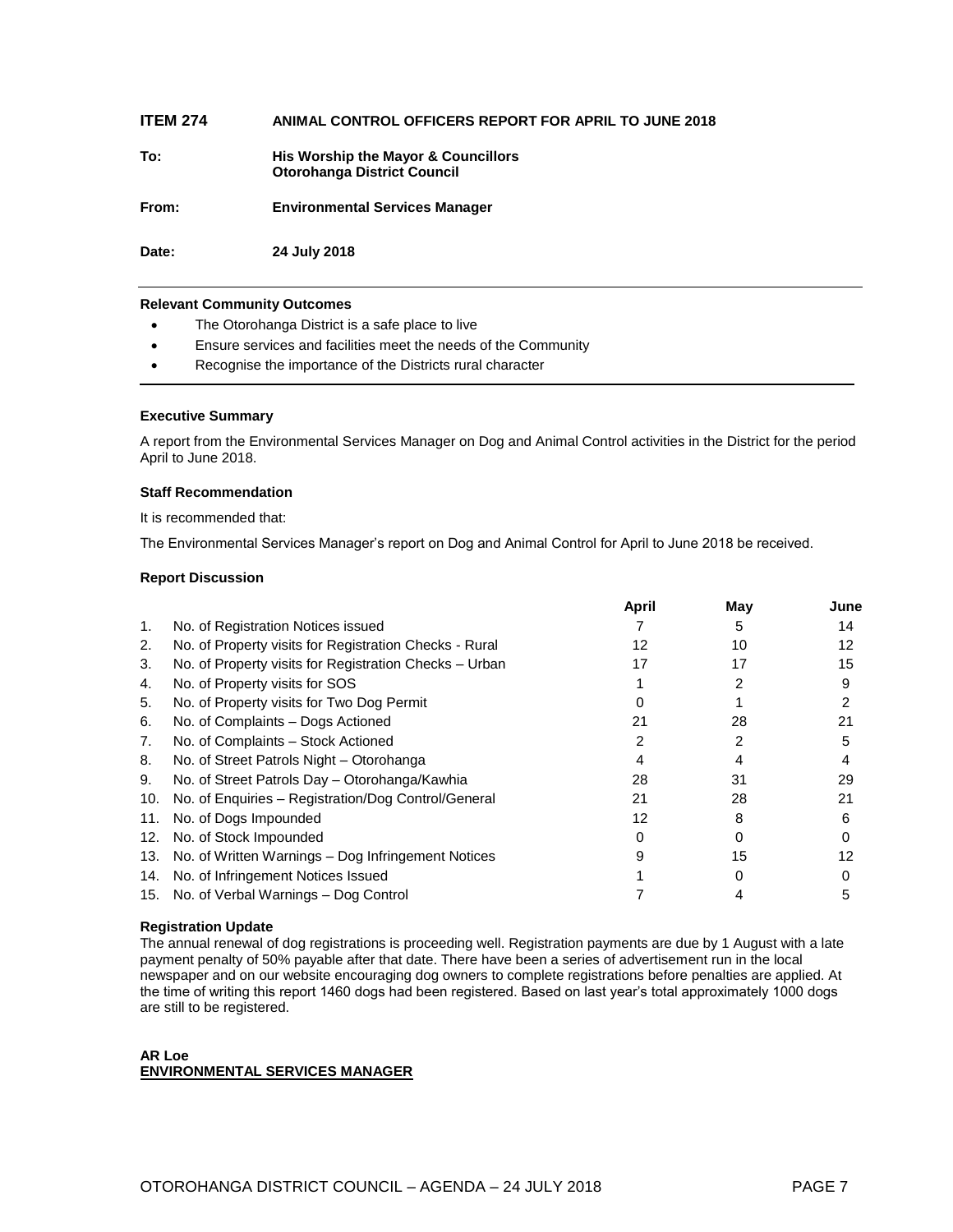#### **ITEM 275 PLANNING REPORT FOR APRIL TO JUNE 2018**

**To: His Worship the Mayor & Councillors Otorohanga District Council**

**From: Environmental Services Manager**

**Date: 24 June 2018**

#### **Relevant Community Outcomes**

- Manage the natural and physical environment in a sustainable manner
- Protect the special character of our harbours and their catchments
- Recognise the importance of the Districts rural character

#### **Executive Summary**

Reporting on Resource Consents and planning approvals granted during the period 1 April to 30 June 2018.

#### **Staff Recommendation**

It is recommended that:

The Planning Report for April to June 2018 be received.

#### **Consent Decisions**

During this quarter 16 non-notified applications (8 Land use, 8 Subdivision) and six permitted boundary activities (PBA) were approved. Further details of these applications are provided in the table below and in the attached list of approvals. These approvals compare with 22 consents (12 Land Use, 10 Subdivision) granted in the same period last year.

#### **Decisions by Ward**

|                   | <b>Land Use</b> | <b>Subdivision</b> | <b>PBA</b> |
|-------------------|-----------------|--------------------|------------|
| Wharepuhunga      |                 |                    |            |
| Kio Kio Korakonui |                 |                    |            |
| Waipa             |                 |                    |            |
| Otorohanga        |                 |                    |            |
| Kawhia Tihiroa    |                 |                    |            |
| <b>Total</b>      |                 |                    |            |

#### **National Planning Standards**

The Ministry for the Environment has released the proposed National Planning Standards for public consultation. These standards will establish a template for the structure of all Regional and District Plans with a view to creating greater consistency of the standards and rules contained in Plans across all Councils. The government plans to gazette these regulations in April 2019 with most Councils being given five years from that time to implement the necessary changes. The full impact of the new standards will not be known until the final version is released following consultation. Many Councils have stated that the proposals will require additional resources to implement and the associated funding will be considerable.

#### **AR Loe ENVIRONMENTAL SERVICES MANAGER**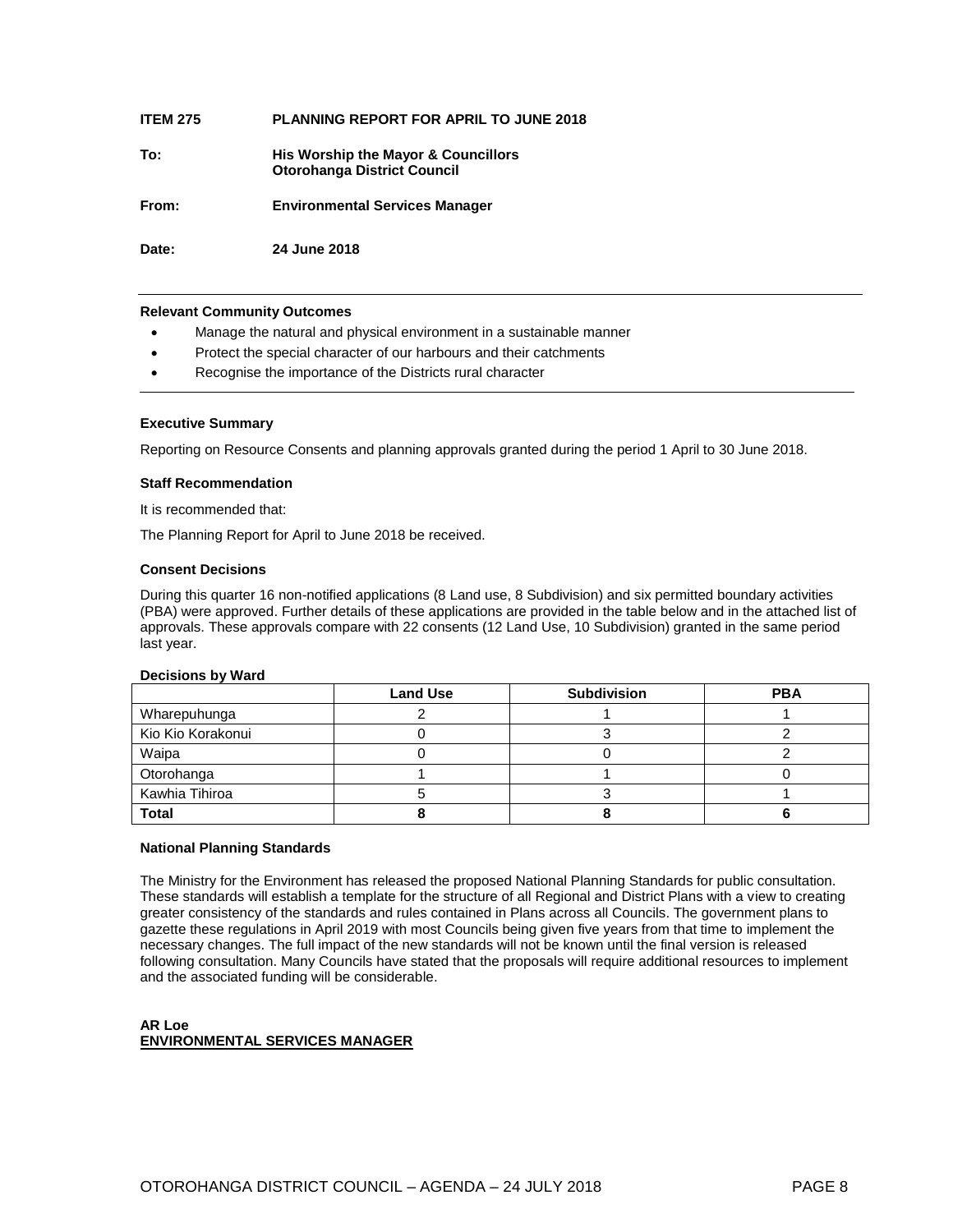**Non-Notified Resource Consent Decisions – 1 April to 30 June 2018**

not a series and the No **[180022](http://ncs-unix.otodc.govt.nz/cgi-bin/rg6/rg6ep?180022) Department of Corrections** LDE ARL GDA 20/04/18 Waikeria Prison Expansion Outline Plan of Works **[180020](http://ncs-unix.otodc.govt.nz/cgi-bin/rg6/rg6ep?180020) CB Transporters** LU PS GDA 13/04/18 164 Ormsby Road, Extend light engineering workshop<br>180017 GS Meanie LU **[180017](http://ncs-unix.otodc.govt.nz/cgi-bin/rg6/rg6ep?180017) GS Meanie** LU PS GDA 27/04/18 1093 Ormsby Road, Site second Dwelling on one certificate of title<br>180026 Department of Corrections LUPS GDA 2/05/18 **[180026](http://ncs-unix.otodc.govt.nz/cgi-bin/rg6/rg6ep?180026) Department of Corrections** S127 Application to change conditions of RM170041 **[180027](http://ncs-unix.otodc.govt.nz/cgi-bin/rg6/rg6ep?180027) KG Investments Holdings Limited** LU PS GDA 18/05/18 58 Main North Road, Seven room motel unit **[180033](http://ncs-unix.otodc.govt.nz/cgi-bin/rg6/rg6ep?180033) KW and CA Giffney** LU PS GDA 5/06/18 249 Lawton Drive, Addition to dwelling in the Aotea Extreme Hazard Area **[180038](http://ncs-unix.otodc.govt.nz/cgi-bin/rg6/rg6ep?180038) T A Garland** LU ARL GDA 8/06/18 434 Te Tahi Road, Build a garage on land subject to Designation D74<br>**180039 Waipapa Marae Committee** LU PS GDA 12/06/18 **[180039](http://ncs-unix.otodc.govt.nz/cgi-bin/rg6/rg6ep?180039) Waipapa Marae Committee** 5489 Kawhia Road, Build a Whare Kai in the Coastal Policy Area ---- Total for Land Use 8 consents **[180023](http://ncs-unix.otodc.govt.nz/cgi-bin/rg6/rg6ep?180023) A M Robinson** PB PS GDA 19/04/18 678F Mangaorongo Road. Site a new dwelling within the 15 metre setback. **[180018](http://ncs-unix.otodc.govt.nz/cgi-bin/rg6/rg6ep?180018) KR & RJ Shirley** PB PS GDA 1/05/18 35 Mangauika Road, Build a dwelling within 15m wide other yard<br>180030 CJ & D Hose PB PS GDA **[180030](http://ncs-unix.otodc.govt.nz/cgi-bin/rg6/rg6ep?180030) CJ & D Hose** PB PS GDA 15/05/18 6 Te Kawa Road, Build a carport within the 15m Other yard **[180031](http://ncs-unix.otodc.govt.nz/cgi-bin/rg6/rg6ep?180031) R Owens & WM McGregor** PB PS GDA 15/05/18 136A Te Kawa Road, Build a shed within the 15m wide other yard. **[180035](http://ncs-unix.otodc.govt.nz/cgi-bin/rg6/rg6ep?180035) EJ Gloyn & JM Witherick** PB PS GDA 22/05/18 652 Bayley Road, Dwelling extensions within the 15m Other yard<br>**180036 N and L Rawlings** PB PS GDA 22/05/18 **[180036](http://ncs-unix.otodc.govt.nz/cgi-bin/rg6/rg6ep?180036) N and L Rawlings** 96 Otewa Road, Build a shed within the Other Yard setback ---- Total for Permitted boundary activities 6 consents **[180016](http://ncs-unix.otodc.govt.nz/cgi-bin/rg6/rg6ep?180016) T Haswell**  SB PS GDA 9/04/18 874 Owhiro Rd, Create one additional lot. **[180024](http://ncs-unix.otodc.govt.nz/cgi-bin/rg6/rg6ep?180024) LT and PR Holden** SB PS GDA 18/04/18 5 Main North Road, Boundary Relocation **[180025](http://ncs-unix.otodc.govt.nz/cgi-bin/rg6/rg6ep?180025) S J Stevenson** SB PS GDA 19/04/18 112 Bayley Road, S127 Application to change condition 16 of RM110053 **[180028](http://ncs-unix.otodc.govt.nz/cgi-bin/rg6/rg6ep?180028) L R Phillips** SB PS GDA 15/05/18 210 Rangiatea Road, Boundary Relocation **[180029](http://ncs-unix.otodc.govt.nz/cgi-bin/rg6/rg6ep?180029) B E Pitts-Brown** SB PS GDA 22/05/18 627 Waitomo Valley Road, Create one additional lot<br>180032 N I Sanson<br>58 PS **[180032](http://ncs-unix.otodc.govt.nz/cgi-bin/rg6/rg6ep?180032) N I Sanson** SB PS GDA 30/05/18 52 Burr Road, Boundary Relocation **[180019](http://ncs-unix.otodc.govt.nz/cgi-bin/rg6/rg6ep?180019) Happy Valley Milk Ltd** SB PS GDA 18/06/18 5 Redland Road, Creation of one additional lot and road to vest in council<br>180021 BK and LE Knight SB PS GDA 27/06/18 **[180021](http://ncs-unix.otodc.govt.nz/cgi-bin/rg6/rg6ep?180021) BK and LE Knight** 106 Ngahape Road, S127 Application to change conditions of RM10085 ----

**Total for Subdivision 6 consents**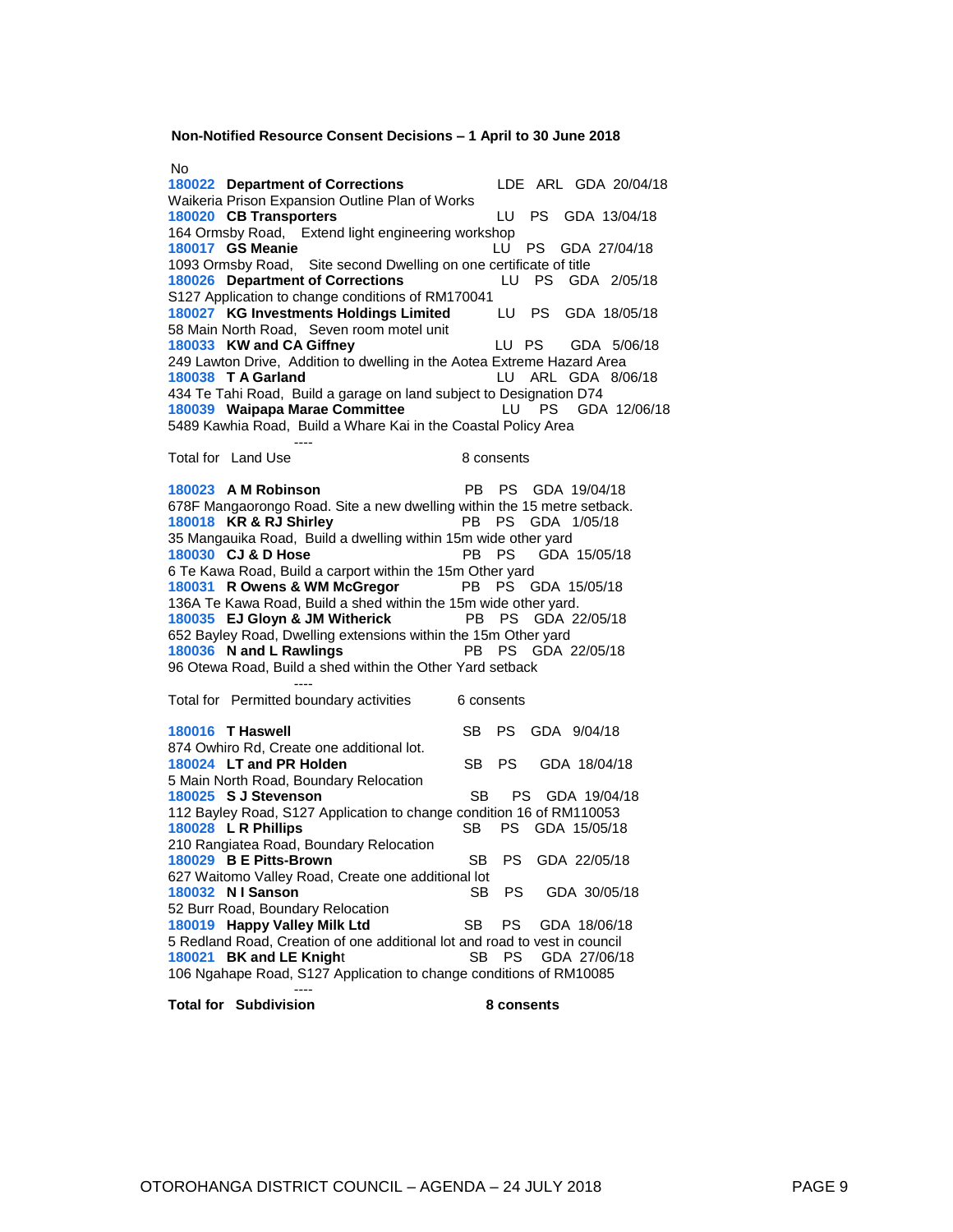| <b>ITEM 276</b> | <b>BUILDING CONTROL REPORT FOR APRIL TO JUNE 2018</b>                     |
|-----------------|---------------------------------------------------------------------------|
| To:             | His Worship the Mayor & Councillors<br><b>Otorohanga District Council</b> |
| From:           | <b>Environmental Services Manager</b>                                     |
| Date:           | 24 July 2018                                                              |

#### **Relevant Community Outcomes**

Ensure services and facilities meet the needs of the Community

#### **Executive Summary**

A report on building control activity for the period 1 April to 30 June 2018.

#### **Staff Recommendation**

It is recommended that:

The Building Control report for the period April to June 2018 be received.

#### **Report Discussion**

Attached summary of building consents granted during the second quarter of 2018.

| <b>Type of Work</b>                                                              | 2018 | <b>\$Value of Work</b> | 2017 | \$Value of Work |
|----------------------------------------------------------------------------------|------|------------------------|------|-----------------|
| <b>New Dwellings</b>                                                             | 9    | 2,224,603              | 12   | 3,674,071       |
| <b>Other Residential - Alterations,</b><br>Garages, Fireplaces, Relocated houses | 59   | 2,045,008              | 49   | 876,381         |
| <b>Farm Buildings</b><br>Dairy Sheds, Barns, Sheds                               | 17   | 1,511,150              | 18   | 1,802,000       |
| <b>Commercial, Education</b><br><b>Infrastructure</b>                            | 3    | 3,110,000              | 3    | 356,000         |
| <b>Demolition</b>                                                                | 1    | 15,000                 | 0    | 0               |
| <b>Total consents issued</b>                                                     | 89   | 8,905,761              | 82   | 6,708,452       |
|                                                                                  |      |                        |      |                 |
| <b>Applications received</b>                                                     | 93   | 7,614,486              | 91   | 7,026,068       |
|                                                                                  |      |                        |      |                 |
| <b>CCC's Issued</b>                                                              | 78   | 6,017,627              | 65   | 5,402,605       |

#### **A R Loe**

#### **ENVIRONMENTAL SERVICES MANAGER**

**Attachment: Building Consents issued – 1 April to 30 June 2018**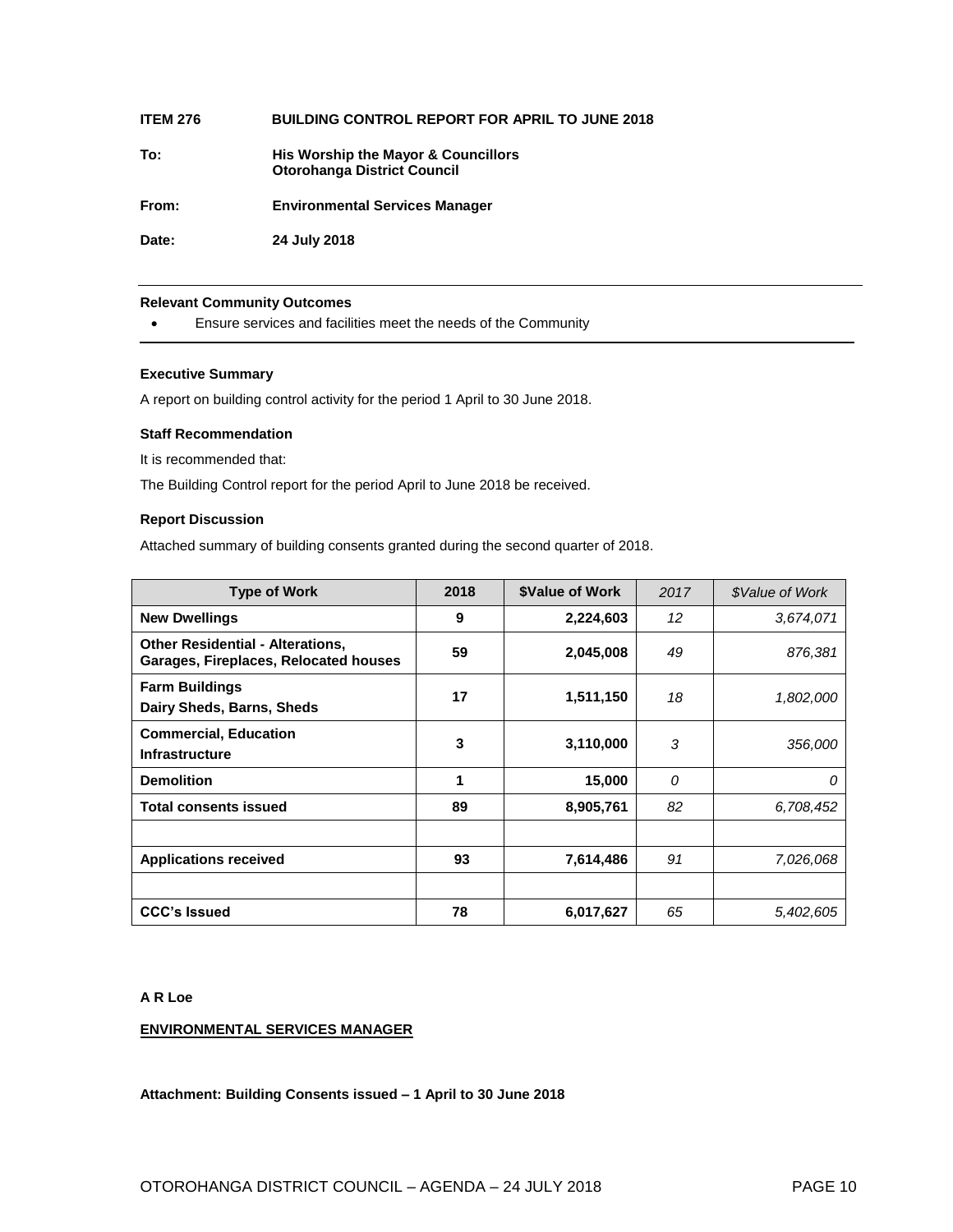| D & K Crake                        | 56 Cowell Street    | Alterations to garage                | 60,000    |
|------------------------------------|---------------------|--------------------------------------|-----------|
| <b>New Vision Architecture</b>     | 678F Mangaorongo Rd | Dwelling                             | 298,000   |
| <b>Chibnall Buckell Architects</b> | Kakamutu Rd         | <b>Medical Centre</b>                | 2,530,000 |
| G & R Meanie                       | 1093 Ormsby Road    | Transportable three bedroom dwelling | 70,000    |
| Shedit NZ Ltd                      | 434 Te Tahi Road,   | Pole shed with utility room          | 68,000    |
| Otorohanga Plumbing                | 22 Rangitahi Street | Install fireplace                    | 5,000     |
| <b>Pratts Group</b>                | 92 Mountain View Rd | Install fireplace                    | 6,000     |
| Redpath Pacific Ltd                | 2838 Kawhia Road    | Cattle standoff shelter              | 276,000   |
| <b>WTS Homes Ltd</b>               | 32 Wharepuhunga Rd  | Three Bedroom dwelling               | 562,375   |
| Otorohanga Plumbing                | 12 Ellis Road       | Install fireplace                    | 5,000     |
| Otorohanga Plumbing                | 46 Kakamutu Road    | Install fireplace                    | 5,000     |
| Versatile Buildings                | 115 Tauraroa Valley | Two garages                          | 70,900    |
| Scanlan and Jones                  | 91 Kaimango Road    | Install fireplace                    | 4,000     |
| Plumbing & Gas Works Ltd           | 876 Mangawhio Road  | Install fireplace                    | 3,600     |
| Dairytech                          | 819 Maihiihi Road   | Herringbone dairy shed               | 310,500   |
| <b>WTS Homes Limited</b>           | 233 Te Tahi Road    | Three Bedroom dwelling               | 287,000   |
| Otorohanga Plumbing                | 407 Mangati Road    | Install fireplace                    | 5,000     |
| Nick Heppenstall                   | 10 Long View Cres   | Add bathroom to basement             | 100,000   |
| Nick Heppenstall                   | 4 Long View Cres    | Addition to dwelling                 | 60,000    |
| JT Buckingham                      | 45 Taui Street      | Pole shed                            | 5,750     |
| Otorohanga Plumbing                | 551 Turitea Road    | Install fireplace                    | 5,000     |
| CJ & DL Hose                       | 6 Te Kawa Road      | Carport                              | 4,500     |
| <b>Classic Builders</b>            | 127C Main North Rd  | 3 Bedroom dwelling                   | 350,228   |
| Pratts Group                       | 4 Okoko Road        | Install fireplace                    | 9,000     |
| <b>B &amp; A Street</b>            | 55 Burr Road        | Addition to shed                     | 10,000    |
| <b>Pratts Group</b>                | 67 Parihoro Road    | Install fireplace                    | 5,000     |
| M Van Grootel                      | 308 Mangaorongo Rd  | Relocate Three Bedroom dwelling      | 200,000   |
| Roger Ramsey Building              | 1265a Pokuru Road   | Relocate Lockwood dwelling           | 25,000    |
| Waipa Plumbing & Gas               | 112 Bayley Road     | Septic Tank Installation             | 7,000     |
| <b>Gisler Architects</b>           | Kakamutu Road       | Relocate Pipe Band hall              | 80,000    |
| Waipa Plumbing & Gas               | 278 Otewa Road      | Install fireplace                    | 3,000     |
| Otorohanga Plumbing                | 40 Mangaorongo Rd   | Install fireplace                    | 5,000     |
| <b>Grant McMillan Construction</b> | 486 Mangawhero Rd   | Rotary Dairy Shed                    | 460,000   |
| Tyson Bros Ltd                     | 232 Huirimu Road    | Garage                               | 27,000    |
| Goldpine Barns                     | 234 Honikiwi Road   | Farm shed                            | 17,150    |
| S.F & P.A Beveridge                | 487 Te Tahi Road    | Five Bay Pole Shed                   | 40,000    |
| Otorohanga Plumbing                | 455 Rangiatea Road  | Install fireplace                    | 5,000     |
| Otorohanga Plumbing                | 392 Owawenga Road   | Install fireplace                    | 5,000     |
| Aztech Farm Buildings              | 136A Te Kawa Road   | 3 Bay farm shed                      | 63,000    |
| DC Clibbery                        | 22 Long View Cres   | Install fireplace                    | 3,000     |
| <b>Pratts Group</b>                | 9 Trapski Drive     | Install fireplace                    | 7,000     |
| <b>Waratah Farms Limited</b>       | 1021 Ormsby Road    | Install fireplace                    | 5,000     |
| <b>Heartland Homes</b>             | 30 Scown Road       | Four bedroom dwelling                | 350,000   |
| Versatile Buildings                | 249 Adams Road      | Garage                               | 37,500    |
| Kiwi Transportable Homes           | 7 Hoturoa Street    | Transportable dwelling               | 40,000    |
| C Tamati                           | 11 Merrin Avenue    | Install fireplace                    | 5,000     |
| Dairytech                          | 8 Grice Road        | Cattle Underpass                     | 60,000    |
| Murray Hall                        | 2803 State Highway  | Install fireplace                    | 5,000     |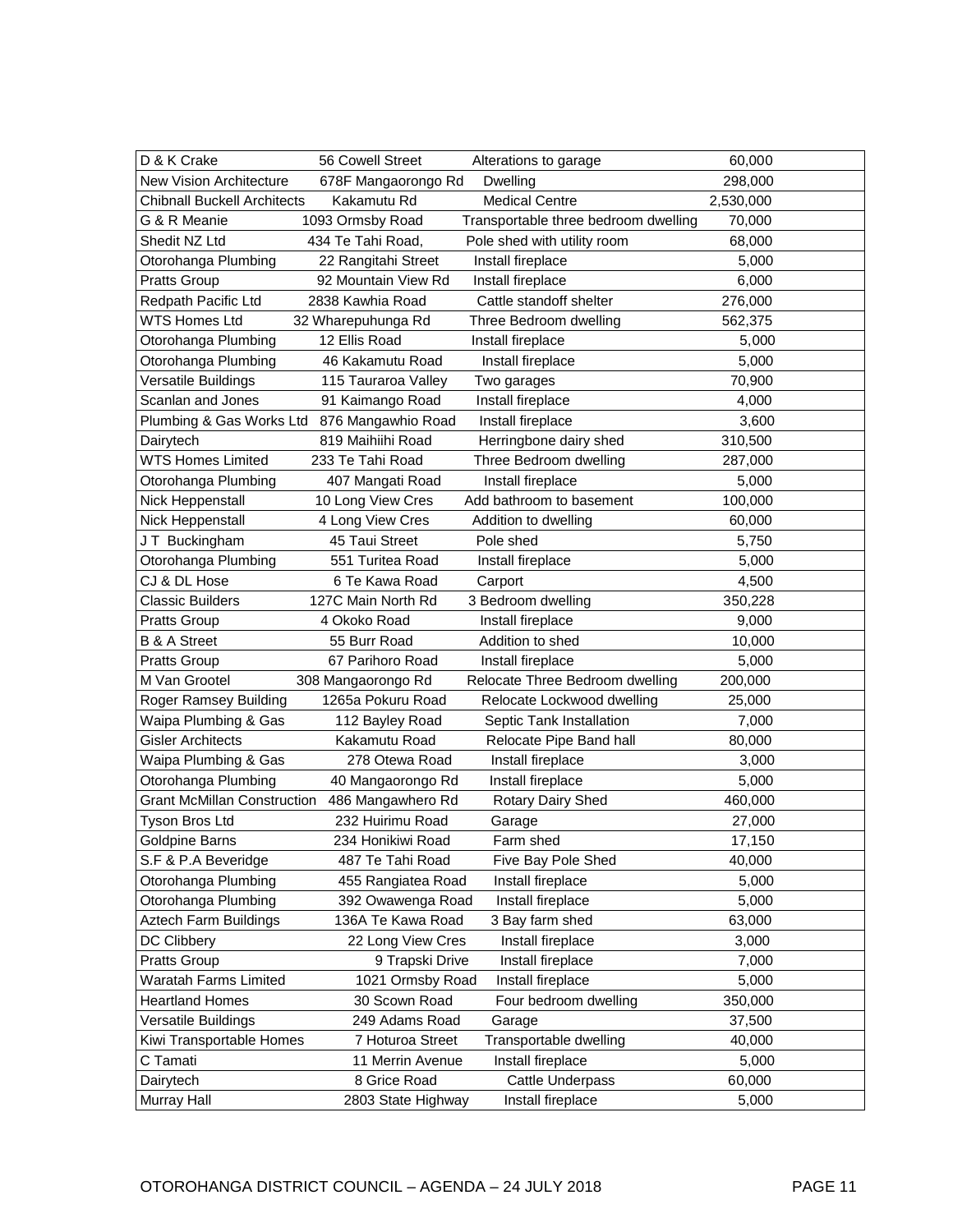| Nicholas Heppenstall     | 750 Mangaorongo Rd   | Double garage with office | 50,000  |
|--------------------------|----------------------|---------------------------|---------|
| Otorohanga Plumbing      | 140 Mangawhero Road  | Install fireplace         | 5,000   |
| Otorohanga Plumbing      | 104 Mangamahoe Road  | Install fireplace         | 5,000   |
| Waikato Pools            | 732 Mangaorongo Rd   | Swimming pool             | 50,000  |
| <b>B</b> Robinson        | 67 Parihoro Road     | Retaining wall            | 50,000  |
| Nicholas Heppenstall     | 58 Main North Road   | Seven unit motel          | 500,000 |
| Pratts Group             | 745 Puketarata Road  | Install fireplace         | 7,900   |
| PA Jones                 | 268 Cooper Drive     | Septic Tank Installation  | 13,000  |
| P Linehan                | 222 Te Kawa Road     | Implement shed            | 20,000  |
| Brown and Coombe Ltd     | 161 Ouruwhero Road   | Implement shed            | 13,000  |
| Versatile Buildings      | 96 Otewa Road        | Shed                      | 15,990  |
| Pratts Group             | 1575D Cherry Road,   | Install fireplace         | 9,000   |
| <b>Brymer Design</b>     | 5491 Kawhia Road,    | Wharekai                  | 848,000 |
| Service Resources Ltd    | 5 Cruden Avenue      | Renovate bathroom         | 108,000 |
| Singleton & Hansen       | 19 Terry Road        | Install fireplace         | 5,000   |
| Nicholas Heppenstall     | 10 Waitomo Valley Rd | Septic Tank Installation  | 30,000  |
| Insulmax Waikato         | 760 Pouewe Street    | Insulmax Wall Insulation  | 2,500   |
| Waipa Plumbing and Gas   | 438 State Highway 3  | Install fireplace         | 3,000   |
| Aotea Holidays Limited   | 480 Lawton Drive     | Install fireplace         | 3,000   |
| Otorohanga Plumbing      | 374 Mangawhero Road  | Install fireplace         | 5,000   |
| Shedit NZ Ltd            | 665 Puketawai Rd,    | Garage                    | 17,000  |
| <b>RHL House Movers</b>  | 507 Hoturoa St       | Relocate dwelling         | 85,000  |
| J & F Bell               | 284 Ranginui Road    | Install fireplace         | 6,000   |
| Insulmax Waikato         | 930 Pouewe Street    | Insulmax Wall Insulation  | 5,000   |
| <b>Pratts Group</b>      | 313 Hikurangi Road   | Install fireplace         | 8,500   |
| Versatile Buildings      | 1656 Otorohanga Rd   | Double garage             | 14,500  |
| L & S Waghorn            | Ouruwhero Road       | Dwelling (multiproof)     | 41,000  |
| <b>Skyline Buildings</b> | 188 Tauraroa Valley  | Garage                    | 18,104  |
| Skyline Buildings        | 326 Tauraroa Valley  | Garage/Office             | 37,874  |
| P & D Swney              | 511 State Highway 3  | Install fireplace         | 5,000   |
| Pratts Group             | 1887 State Highway   | Install fireplace         | 6,000   |
| Shedit NZ Ltd            | 59 Millard Road,     | 6 Bay Tractor Shed        | 30,000  |
| Wairimu Pastoral         | 211 Huirimu Road     | 5 Bay Pole Shed           | 20,000  |
| Swainson Road Farm Ltd   | 92 Swainson Road,    | Install fireplace         | 6,000   |
| Otorohanga Plumbing      | 412 State Highway 3  | Install fireplace         | 5,000   |
| Otorohanga Plumbing      | 6 Waitomo Valley Rd  | Install fireplace         | 5,000   |
| Otorohanga Plumbing      | 18A Old Te Kuiti Rd  | Demolition of Dwelling    | 15,000  |
| Kiwi Designer Homes      | 106 Ngahape Road     | 3 Bedroom Dwelling        | 226,000 |
| Versatile Buildings      | 43 Mountain View Rd  | Double garage             | 29,890  |
| <b>Pratts Group</b>      | 7 Rangitahi Street   | Install fireplace         | 7,700   |
| <b>Pratts Group</b>      | 17 Phillips Avenue   | Install fireplace         | 8,300   |
|                          |                      |                           |         |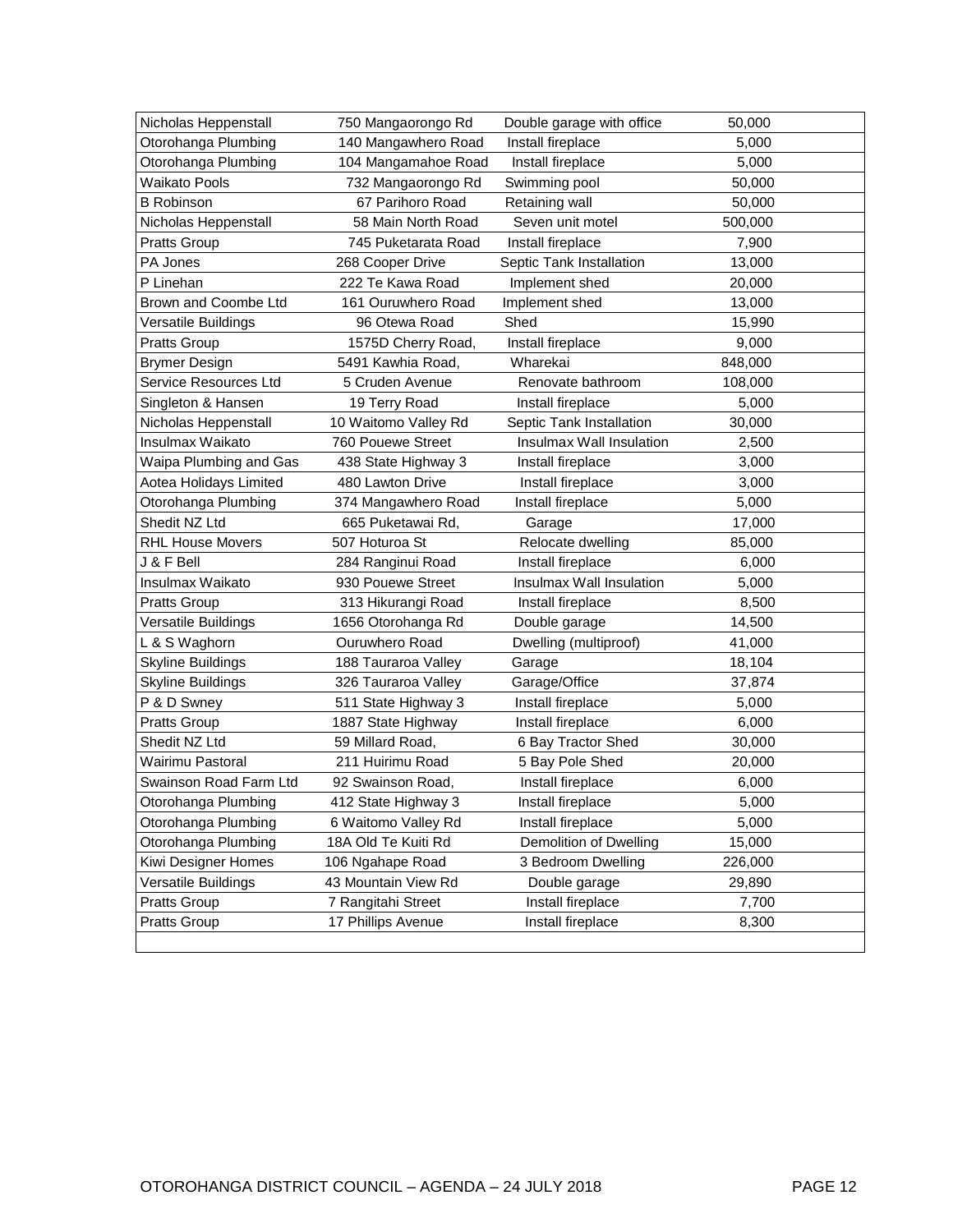### **ITEM 277 APPOINTMENT OF ADDITIONAL COMMITTEE MEMBER TO DISTRICT LICENSING COMMITTEE To: His Worship the Mayor & Councillors Otorohanga District Council From: Environmental Services Manager Date: 24 July 2018**

#### **Relevant Community Outcomes**

- Manage the natural and physical environment in a sustainable manner
- Ensure services and facilities meet the needs of the Community
- The Otorohanga District is a safe place to live

#### **Executive Summary**

The Chairperson of the District Licensing Committee (DLC) has requested that Waipa, Otorohanga and Waitomo District Councils approve the appointment of Tegan McIntyre to their respective Licensing Committees. This matter has arisen due to the pending absence of the Chair for a period of four weeks. However problems have recently occurred in all Districts when attempting to convene the Committee on short notice to decide applications for special licenses. A combination of factors including illness, absence and conflict of interest has led to special licence applications being declined for this reason. The appointment of an additional committee member will ensure adequate capacity for the Committee into the future.

#### **Staff Recommendation**

It is recommended that:

- 1. The report from the Environmental Services Manager be received and,
- 2. That Tegan McIntyre be appointed as a member of the District Licensing Committee and,
- 3. That the term of this appointment will align with those of the current Committee members and,
- 4**.** That in the event of the Deputy Chair being unavailable due to a conflict of interest, Tegan McIntyre is appointed to Chair the District Licencing Committee.

#### **Report Discussion**

In December 2016 Otorohanga District Council formally approved the appointment of our current District Licensing Committee and Chairperson together with the delegated authority to determine all applications for alcohol licences and managers certificates filed within the Otorohanga District. With one exception the same committee members were selected for the Waipa and Waitomo Licensing Committees.

In 2016 Council approved the following as members of the District Licensing Committee:

- $\blacksquare$ Mrs Sara Grayson Chairperson
- $\blacksquare$ Councillor Roy Johnson Deputy Chairperson
- s Mr Ross Murphy
- s Ms Patsi Davies
- s Dr Michael Cameron

A DLC is formed from a quorum of three members selected from the list above, one of whom must be the Chairperson. In her absence the Chair can nominate the Deputy to fill that role.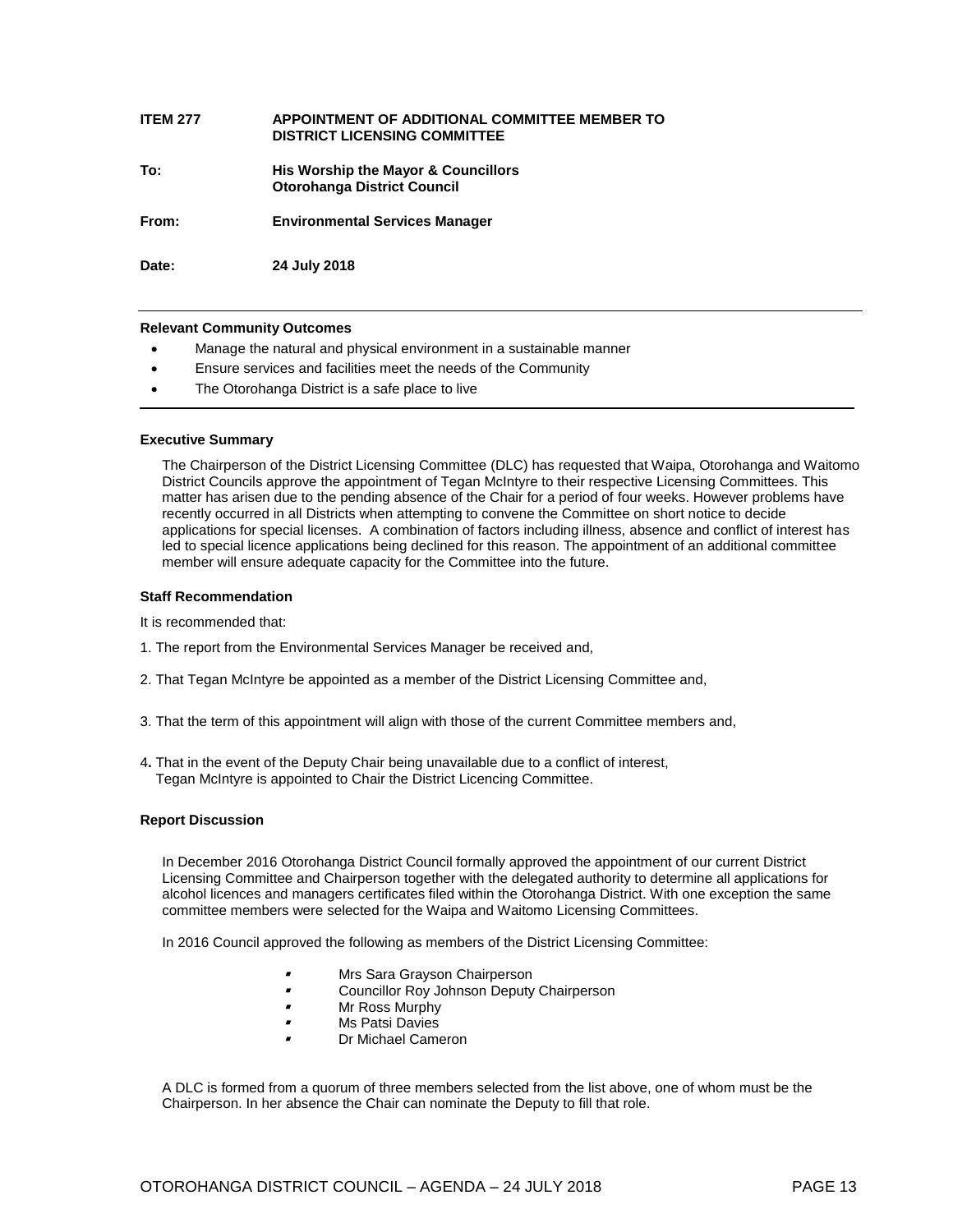In the absence of the Deputy a further appointment for a stand in Chairperson is required to allow the Committee to convene.

At the time of appointment a total of five members was deemed sufficient however as the role of the Committee has developed it would now seem sensible to increase the roster of available Committee members.

 Tegan McIntyre brings experience and knowledge to this role. She has recently provided training for the DLC Deputy Chairs and is a member of the Waipa and Hamilton City Council DLCs. I have no hesitation in recommending her for this position.

**Andrew Loe ENVIRONMENTAL SERVICES MANAGER**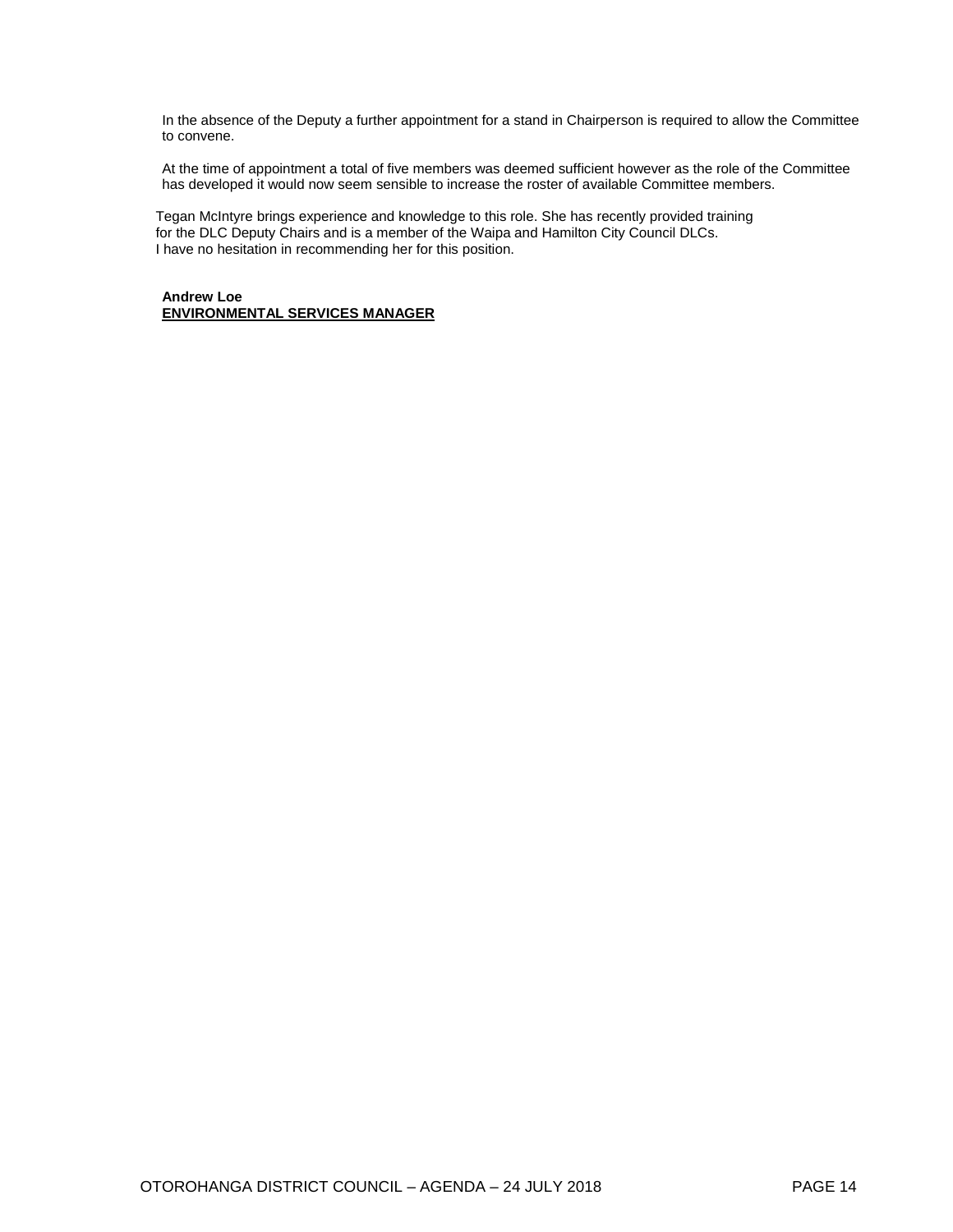## **ITEM 278 LEASE OF LAND FOR COMMUNITY MEDICAL HUB To: Mayor and Councillors Otorohanga District Council From: Land Management Officer Date: 24 July 2018**

#### **Relevant Community Outcomes**

- Ensure services and facilities meet the needs of the Community
- Promote the local economy and opportunities for sustainable economic development

#### **Executive Summary**

Post the recent adoption of Council's Long Term Plan (LTP) 2018 – 2028 which includes Council's commitment to the new community medical hub proposal, Council staff now wish to progress the next stage of this process and seek Council approval by way of resolution for this to occur.

The proposed occupation of the new medical hub on Reserve land requires a Lease to be negotiated between Council as Landlord and the successful applicant for the Lease of the land for the medical hub site.

Under section 61(2) of the Reserves Act 1977, the Council is a leasing body for the purposes of the Public Bodies Leases Act 1969. That Act accordingly applies to this particular Lease and under section 9 of the Public Bodies Leases Act Council is required to go through the process of seeking public applications for the Lease of the Local Purpose Reserve land at a specified rental amount, for the purpose stated by Council, being that of a community medical hub.

Section 17 of the Public Bodies Leases Act defines the process that Council is bound by, which includes but is not limited to the following;

- the leasing authority shall by public notice call for applications to lease the land
- the notice shall specify the rent at which the land will be leased
- the date and time of closing of applications and place for making applications, being not less than 21 days from the date when the land is first notified as open for leasing

Although it is acknowledged that the Otorohanga District and Community Charitable Trust (ODCCT) would appear to meet the requirements of a suitable party to provide the new medical hub building and therefore could be awarded a Lease for the land the building will occupy, Council cannot at this stage rule out other parties that may also be suitable to meet the requirements by way of providing a new purpose built community medical hub that will equally meet the needs of the community as per Council's Community Outcomes and the guiding principles under section 14 (1)(h) of the Local Government Act 2002.

The rental as at the commencement date of the Lease has been determined as follows:

The adjacent St Johns Ambulance site has an area of 2100 metres square and an unimproved land value of \$117,000.00 as at 4 November 2011. The land proposed for the location of the medical hub is considered very comparable to this site. At this rate of unimproved land value (\$55.00 per metre square) and assuming a rental at 6% per year, the rental based on the land having an area of 2500 metres square would be approximately \$8,250.00 per annum.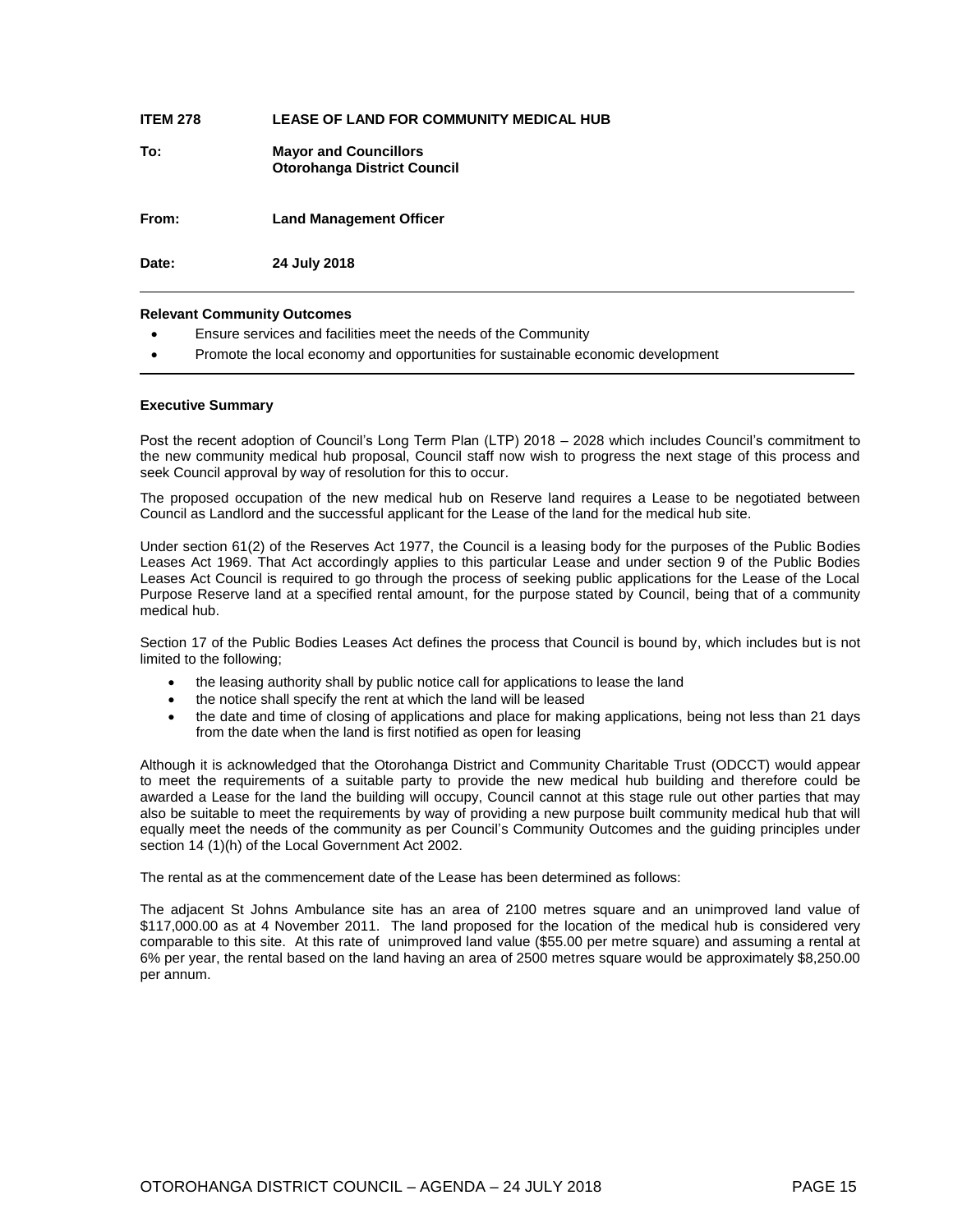Once Council has been through the process of seeking public applications for the Lease of the Reserve land, staff will come back to Council with a recommendation for awarding the Lease along with details of the proposed terms of the Lease for a Council resolution to proceed with awarding the Lease so construction can begin for the new medical hub.

It should be noted that if more than one application is made for the Lease, determination of which application is most suitable will be in accordance with section 17 of the Public Bodies Leases Act, which gives Council discretion in this selection.

#### **Staff Recommendation**

- 1. That Council approves for staff to proceed with the process of calling for applications by public notice to Lease the land classified as Local Purpose Reserve off Kakamutu Road, Otorohanga for the specific purpose of providing a community medical hub to meet the current and future medical needs of the Otorohanga and District community.
- 2. That Council approves the recommended rental rate for the Lease area for the proposed new community medical hub of 6% per year of the unimproved land value, based on \$55.00 per metre square and the land having an area of approximately 2500 metres square equating to \$8,250.00 per annum.

#### **Background and Report Discussion**

Representatives from the local medical practice, Oto Med first informed the Mayor of their desire to construct a new purpose built medical centre at a meeting in July 2016 with the Mayor showing support for the concept due to the recognisable social and economic benefit to the community.

Council became involved at the start of May 2017 when John Oliver informed the Chief Executive of his intention to donate \$1 million towards the proposed new community medical centre which is now being referred to as the Community Medical Hub.

Council's Chief Executive first presented a report to Council on 16 May 2017 informing them of the proposal by Oto Med to develop a new purpose built community medical centre for the Otorohanga District, with the assistance of generous funding from John and Sarah Oliver with the staff recommendation for support from Council for the proposal, including Council being open to considering a joint funding arrangement for the proposed new centre. At that meeting Council showed their support with the following resolution being made;

#### *Council Resolved that:*

*1. Council is supportive in principle of potential joint funding, with John and Sarah Oliver, of the construction of a new Medical Centre for Otorohanga to be owned by the Otorohanga Charitable Trust on behalf of the community.* 

*2. Council extends its thanks, on behalf of the Community, to John and Sarah Oliver for their outstanding generosity.* 

*3. That preliminary consultation is immediately conducted with the community on such Council funding (in the order of \$1 million), prior to undertaking any further substantial planning work towards the proposed project.* 

Since the meeting in May Council has been through a number of statutory processes including public consultation and notification to formalise Council and Community support for Council's involvement in the provision of a new community medical hub to ensure the current and future medical needs of the local community are met as per Council's Community Outcomes and section 14(1)(h) of the Local Government Act 2002, which states; 'In performing its role, a local authority must act in accordance with the following principles: in taking a sustainable development approach, a local authority should take into account (i) the social, economic, and cultural interests of people and communities; and (ii) the need to maintain and enhance the quality of the environment; and (iii) the reasonably foreseeable needs of future generations.

The new medical hub proposed by Oto Med will provide for significant advances in the delivery of healthcare in general to the Otorohanga Community. With the new building being estimated at 700m<sup>2</sup> it will be approximately twice the area of the current medical centre, which will enable many more patients to access a new initiative from the Waikato District Health Board called 'Primary Options'.

This initiative, for which funding already exists, allows health services which would normally require a visit to the Waikato Hospital to be outsourced to a primary care setting, such as Oto Med. Whilst Oto Med is already offering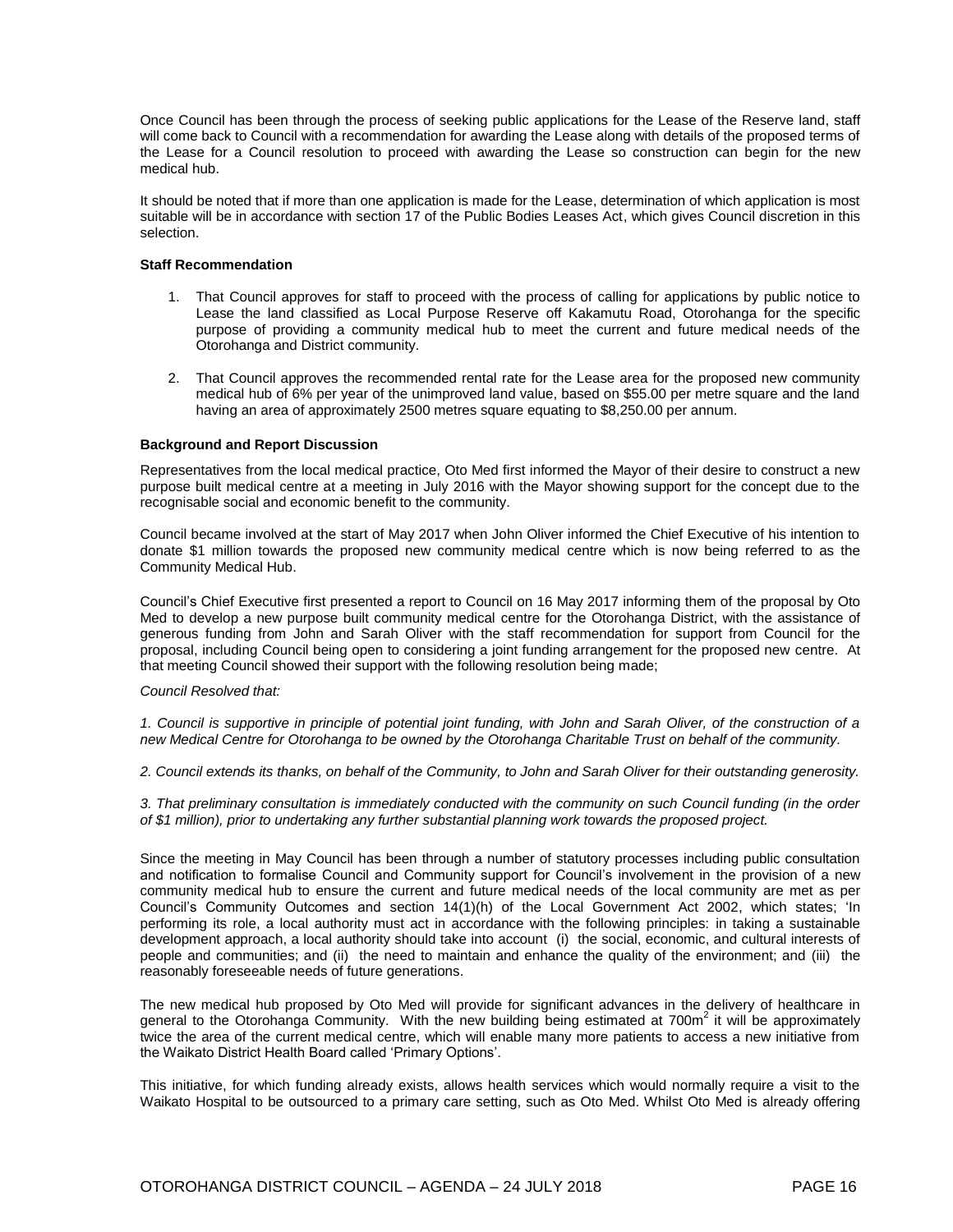this service on a limited basis to a few patients, lack of space prevents this option being offered to all who fit the criteria. Under the new proposal patients can be offered intravenous antibiotics and infusions, treatments for cellulitis and for those presenting with chest pain that meet criteria, a program called the Rural Chest Pain Pathway will also be available.

In the new built for purpose clinic, nurses will be able to treat more patients, more effectively and efficiently and more people will be able to be treated locally, with no pressure to travel to Waikato Hospital and the associated financial and emotional stresses that this brings.

Additionally, the proposed new medical centre or hub will have the capacity to offer a comprehensive radiology and ultrasound service, as patients also currently have to travel to receive these services. Once again the financial and emotional costs for patients and their whanau associated with travelling will be removed.

The staff of the existing medical facility are very excited about this proposal and believe that this plan will assist in enabling Oto Med to be able to meet with the changes of medical services in the future. The proposal of the new community medical hub will also be an appealing package to a future medical workforce in the community and to those looking to make Otorohanga their home.

During the investigation into the feasibility of the proposal the discussions and planning have evolved with Council staff keeping Elected Members and the Community included in the decision making at key milestones along the way.

Investigations into a suitable site for the new medical hub resulted in an area of Council owned Reserve land on Kakamutu Road being identified as a potential option to be explored. The proposal to use the Council Reserve land was deemed to be a good fit as there were other existing community facilities/buildings already located on the land with the Reserve itself having been identified as needing to have the classification changed due to these other existing community buildings already occupying the land. The Reserve Land was also easily accessible, relatively central and nearby to the St John's Ambulance Centre and it also allowed for security of tenure with a longer lease being available under the Reserves Act than other previous sites considered were able to offer.

On the 15 August 2017 the Chief Executive presented a report to Council on the matter of the Reserve land located at Kakamutu Road being classified as Recreation Reserve, which didn't accurately reflect the current use with the number of community buildings being located on it (Museum buildings, Parents Centre Building and former Girl Guides Hall now being used as a Community Hall). The Chief Executive recommended in his report that the classification be revoked and the Reserve be reclassified to Local Purpose Reserve (Community Buildings/Facilities) to allow for the way the land was currently being used and the potential additional use of the land for the new medical hub, should final Council and Community approval be given for the proposal. Subsequently at this Council meeting, Council resolved:

'*That Council commences the process to reclassify the 5800m<sup>2</sup> (approx.) of Recreation Reserve west of Kakamutu Road (Part Lot1 DPS 47261 & Lot 3 DPS 82843) and an area of approximately 6000m<sup>2</sup> around the site of the former WWII memorial on the eastern side of Kakamutu Road (Part Section 2 SO 61620) as Local Purposes (Community Buildings) Reserves.*'

The first stage of this process was to place a public notice of the proposed change of classification to the Reserve proposing it be Local Purpose to give members of the public opportunity to submit in support or in opposition to this, a process required of Council under the Reserves Act 1977.

Such a notice was placed on 22 August 2017 with a closing date for submissions of 25 September 2017. At the closing date one submission had been received, from Dr Ross Marshall, the owner of the existing Medical Centre Building, opposing the reclassification of the Reserve.

Dr Marshall's submission in opposition to the proposed change in Reserve classification was addressed in a report presented to Council by the Chief Executive on 24 October 2017 where it was agreed that Mr Marshall's submission did not directly relate to the reclassification of the Reserve but was instead directed at the new community medical centre proposal and Council's involvement in it. Council did not believe that the received submission on the proposed reclassification represented grounds not to proceed with it and went on to make the following resolution:

*'That Council approves the Reclassification of Reserve Land off Kakamutu Road as described in the report to Council on 15 August 2017'*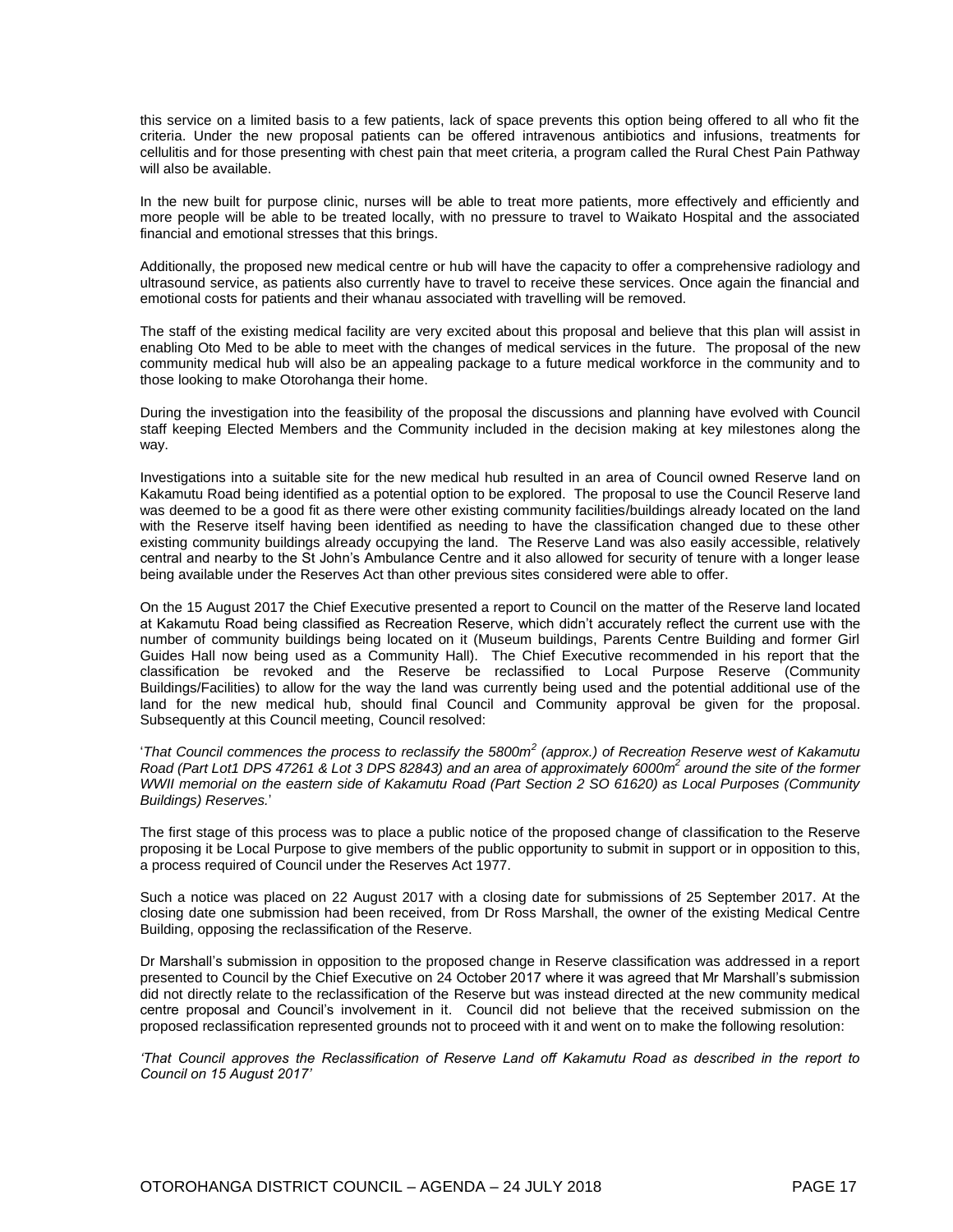Whilst Mr Marshall's submission was arguably not particularly relevant to the Reserve reclassification, Council staff formally responded to Mr Marshall's submission addressing the matters relating to the Reserve that he had raised.

Council staff proceeded with the reclassification process as per the Council resolution and the notice of the change was placed in the New Zealand Gazette in January 2018, upon which the change became official.

The proposal for the new medical hub is now reaching its final stages and the recently adopted Council Long Term Plan includes a commitment of \$1.5 million of loan funding towards the construction of the new medical facility to be built on Council owned Local Purpose Reserve land off Kakamutu Road, Otorohanga.

The occupation of the new community medical hub on Reserve land requires a Lease to be negotiated between Council as Landlord and the party to whose application to Lease the land for the medical hub site is successful through the appropriate application process which has been included in the executive summary of this report.

#### **Patricia Ambury LAND MANAGEMENT OFFICER**